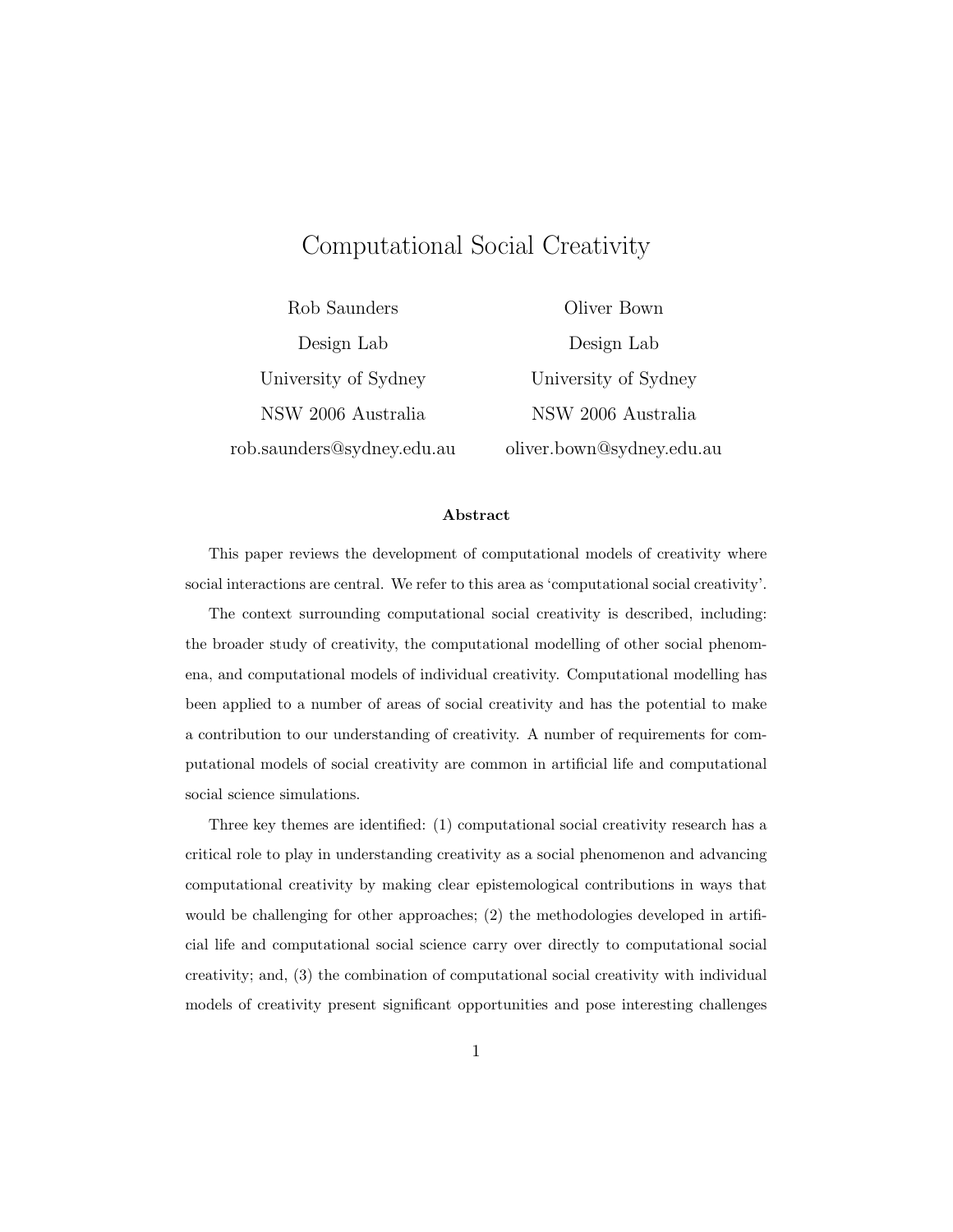for the development of integrated models of creativity that have yet to be realised.

Keywords: social creativity, multi-agent modelling, computational social science, computational creativity.

## 1 Introduction

Artificial Life (ALife) has contributed to our understanding of biological processes in real life and in "life as it could be" [43], with particular emphasis on understanding emergent processes: those processes by which something new comes about through the interaction of existing elements. Computational Social Science (CSS) shares a common history with ALife and also treats mechanisms of emergence as central to its capacity to contribute to knowledge [17]. A third related field of multi-agent modelling directly concerned with the study of creativity can now be distinguished. It is at an earlier stage of development, with work often falling under the scope of ALife, CSS or Computational Creativity (CC) [48]. We refer to this field here as Computational Social Creativity (CSC). The goal of CSC is to contribute to the understanding of human creativity as a social phenomenon using multi-agent computational models, and consequently to contribute more generally to an understanding of creativity.

This article discusses this emerging field. We begin by describing the context surrounding CSC, in which we discuss its relationship to the wider study of creativity and to computational modelling, as well as the relationship between social and individual models of creative behaviour (Section 2). We then review areas in which computational models are applied to social creativity, including a "prehistory" of CSC (Section 3). We discuss the potential for CSC to make a contribution to the understanding of creativity (Section 4). Drawing on this review, we present a number of opportunities provided by a CSC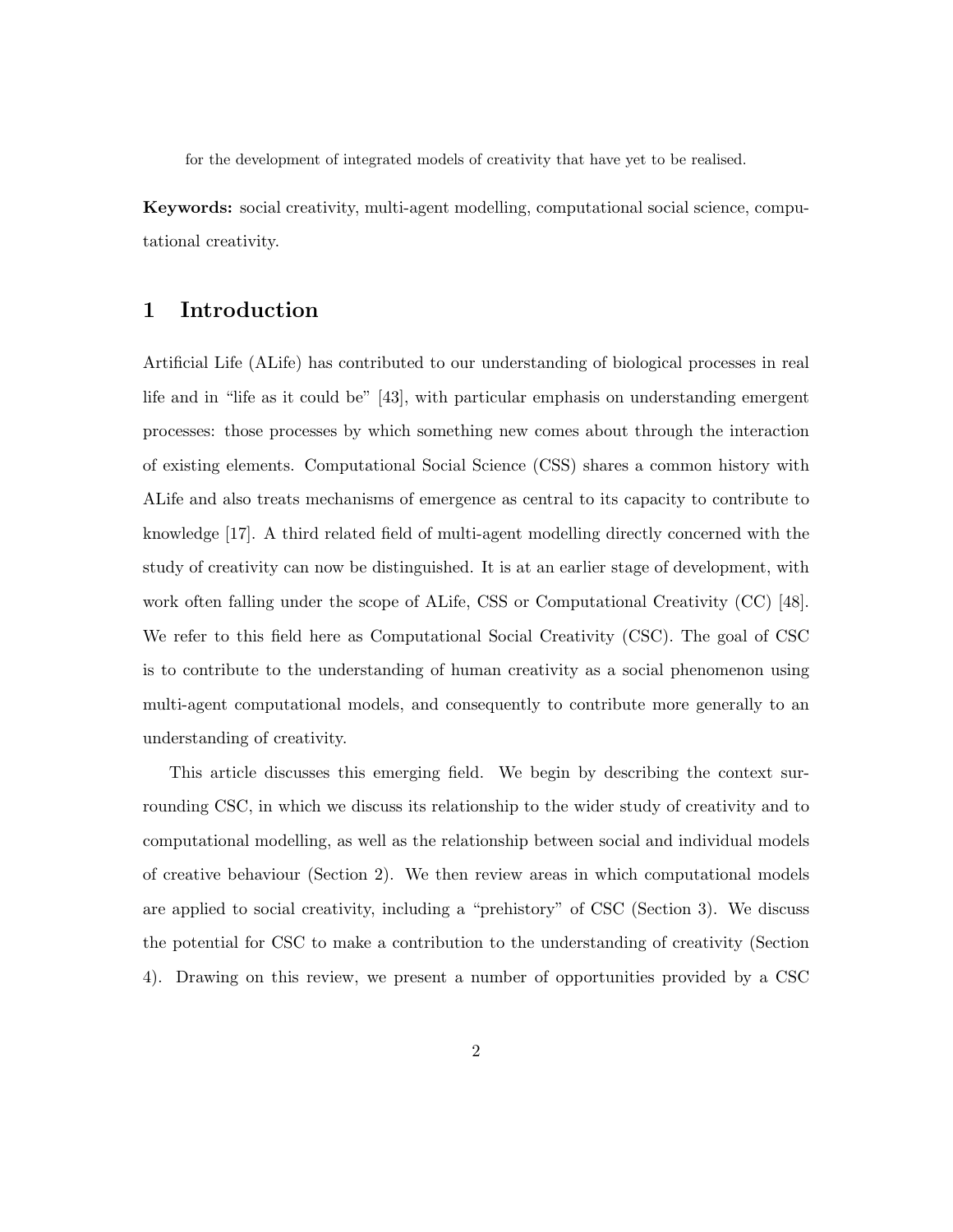approach, and lay out a set of requirements for computational models of social creativity, based on similar theoretical discussions in ALife and CSS.

### 2 Computational Modelling in the Study of Creativity

Research devoted to understanding creativity spans a wide range of disciplines from history to computational modelling. One of the most widely accepted definitions of creativity, particularly within computational creativity, is that it is an ability to produce outcomes that are both novel and valuable [6]. Both aspects are subjective; value depends on a use or context, and novelty requires a metric in which similarity is measured. In particular, novelty can be considered in terms of the violation of an observer's expectations, for which the term "emergence-relative-to-a-model" was introduced by Cariani [14] with reference to ALife. Creativity can also be seen as having a 'scope'. For example, Gardner [33] distinguishes between little-c (mundane) and big-C (eminent) creativity.

Many researchers concerned with creativity as a contribution to a collective body of knowledge (i.e., big-C) believe that creativity needs to be studied as the product of a multi-actor system [19, 35, 70, 50]. Even when the focus is on the psychology of the creative individual, evidence reveals the interdependency between individual and social process. Tardif and Sternberg [75] and Martindale et al.[51] found that the perception of creativity changes with exposure to examples of works. This research highlights how the social-cultural context informs the motivations, judgements and strategies of creative individuals.

Theoretical frameworks that attempt to take into account super-individual factors are often described as "systems theories", deriving from the view of societies as systems, potentially sharing properties with systems found in other domains. Vygotsky first proposed a systems theory of creativity emphasising the reciprocal relationship between creative indi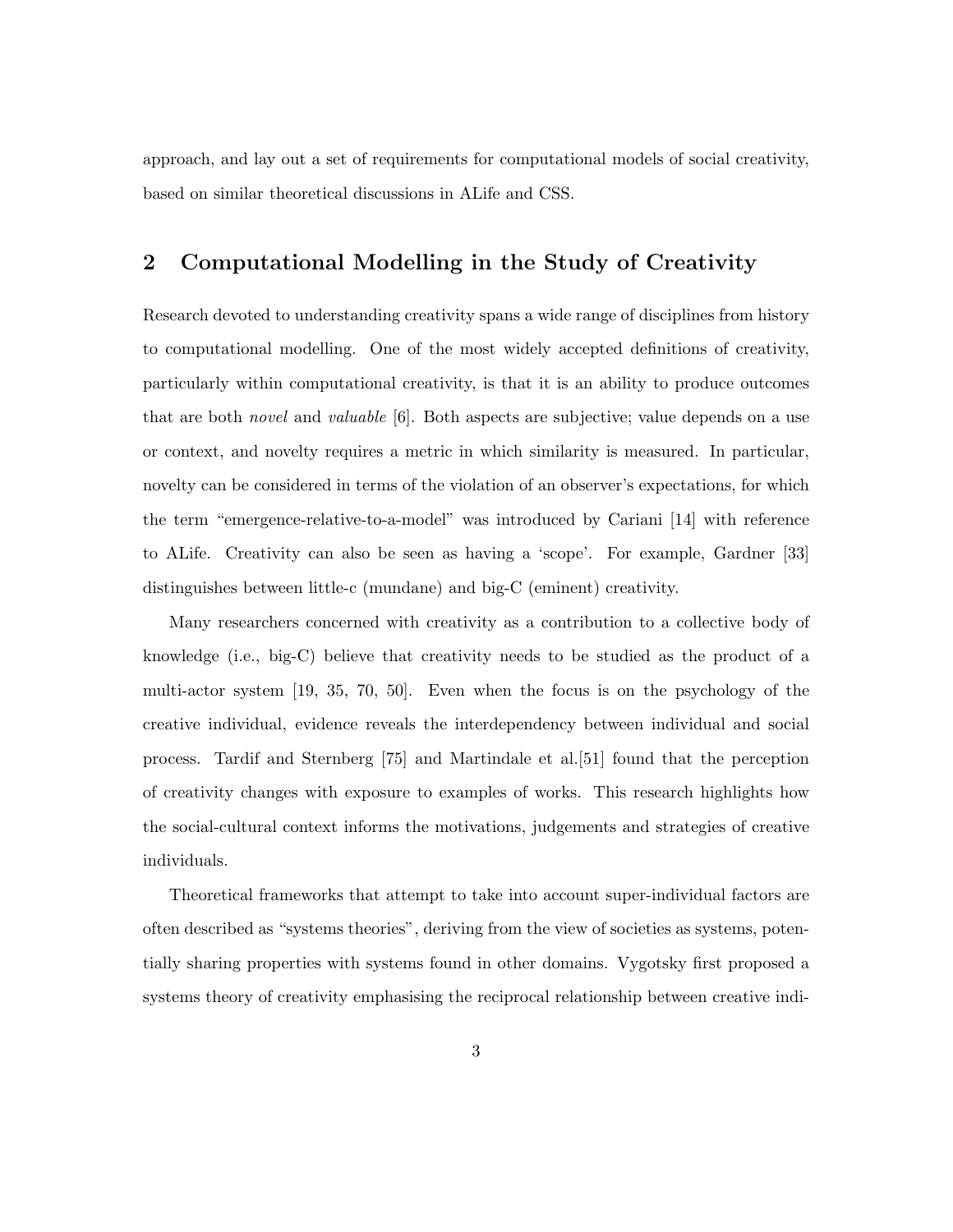viduals and their socio-cultural environment [78]. In Vygotsky's theory, creative individuals are both influenced by their personal understanding of their socio-cultural environment and through their actions cause changes in their environment [45].

Csikszentmihalyi proposed a systems views of creativity [19], which he later developed into the Domain Individual Field Interaction (DIFI) theory of creativity [28]. The latter sets out to systematically describe the components and interactions involved in creativity: the domain is a repository of knowledge held by the culture; the individual brings about some transformation of the knowledge held in the domain; the field is a set of social institutions that selects the knowledge that is worth preserving. The DIFI model associates the common use of the term "creativity" to transformations of knowledge by individuals that when judged by the field are determined to have a significant impact on the domain, i.e., big-C creativity, but also recognises that the entire system is required for this creativity to occur. A number of other researchers have examined systems-theoretic formulations, such as Luhmann's [46] and more recently Iba's [39] autopoietic approaches.

Researchers also aspire to achieve creativity in different ways at both social and individual levels, from improving innovation in organisations to building artificial creative systems that produce music and art. Theories of organisational structure may propose how to maximise creativity at the social level. The goal of building artificial creative systems is the primary focus of CC research, to which we now turn.

### 2.1 Three Types of Model

Computational creativity is a relatively young field [13], situated within Artificial Intelligence (AI) and with links to the early studies of discovery systems within AI. According to the co-founders of the International Conference on Computational Creativity (ICCC), computational creativity "places a vocational emphasis on creativity and attempts to draw to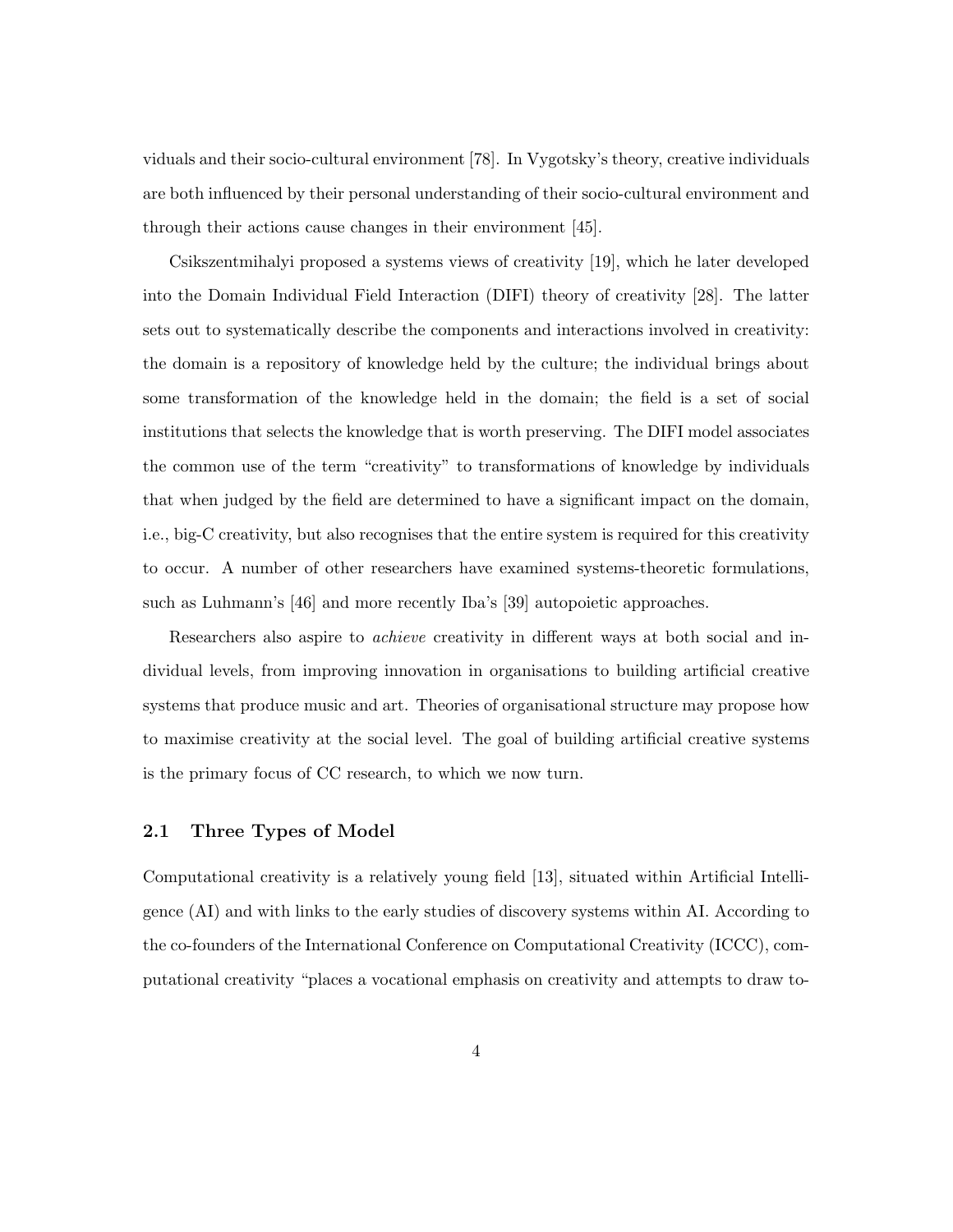gether the commonalities of what human observers are willing to call 'creative' behaviours" [13, pages 15–16]. We identify three core strands of modelling that contribute to CC research:

Computational models of abstract creativity: By taking a broad view of creativity as any process in which novel outcomes emerge, many systems other than individual human brains can be described as creative. For example, biological evolution has been described as a creative process [4], bringing novel living systems into the world. Simple computational models such as Conway's 'Game of Life' can be said to exhibit emergence by producing behavioural properties that are not written into their rules, showing in principle how computers may be capable of processes leading to openended, or, at least, advanced levels of generative complexity. Open-ended generativity is one of Bedau's open problems in ALife [3], and a number of results, e.g. [72], suggest that this is a potentially irresolvable issue. Thus despite having nothing to do with modelling human cognition, the 'Game of Life' might optimistically be defined as a "minimally creative" process. Some researchers have sought to extend such abstract ALife-based approaches within the field of CC [56, 54, 63, 55].

Accordingly, strands of CC are methodologically similar to ALife. These models are explored for the formal properties that they exhibit, such as degree of diversity, organisational complexity, or less formal qualitative properties. For example, the emergence of a new, qualitatively different, fighting strategy in a competitive coevolution model may be described as a creative event [71] from the perspective of an observer.

Computational models of cognitive processes: Cognitive aspects of creativity lie at the heart of the CC literature. What cognitive processes go into the creation of a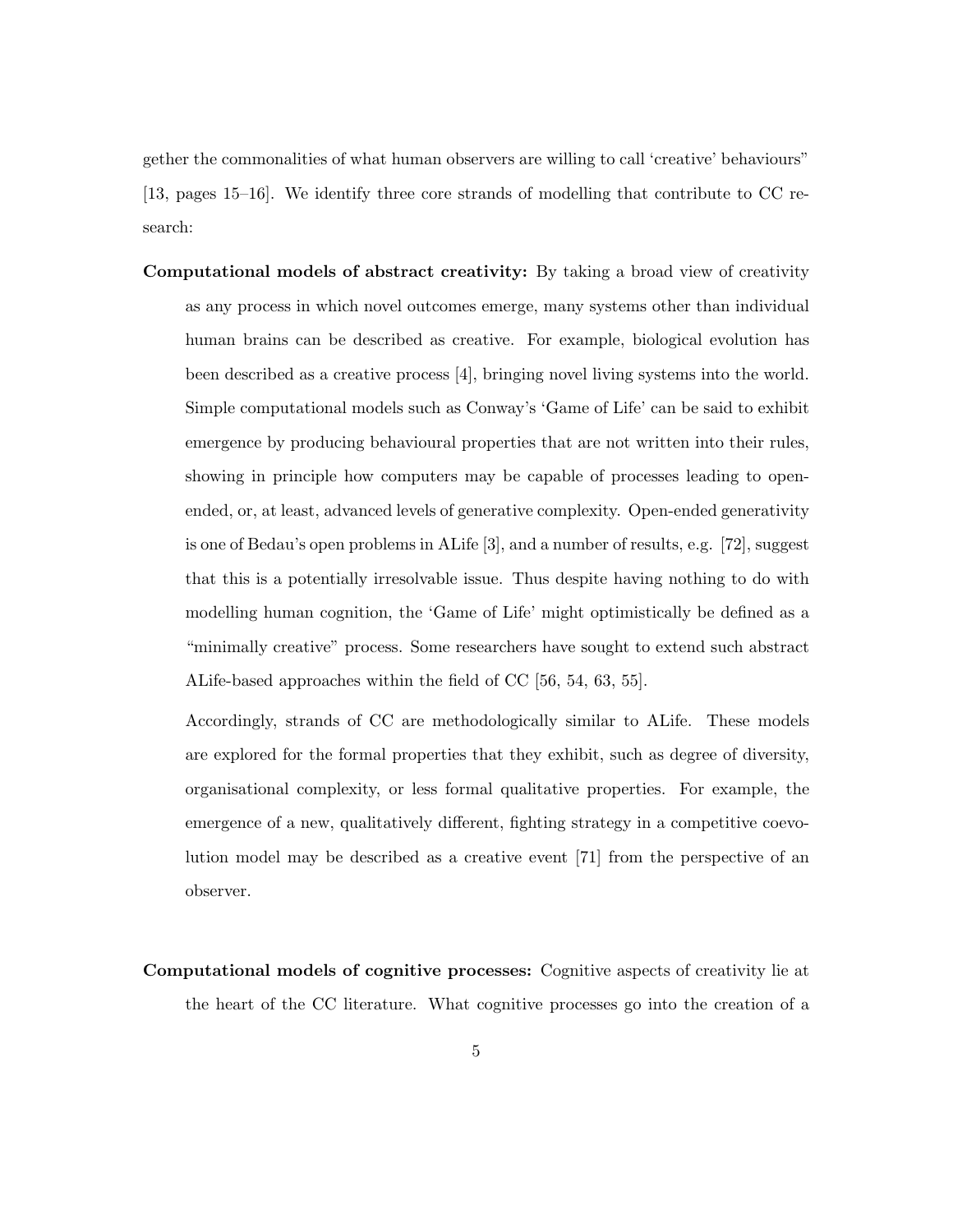valued artwork or a novel design by a human? Can we recreate these, or equivalent processes, in software? At first sight this area of modelling research resembles traditional cognitive modelling, such as models of perception, in which measurements of human behaviour are used to evaluate the accuracy of the model. A number of CC researchers build software systems that generate cultural artefacts such as visual artworks and music, with the intention that such outputs may be compared to human artworks in informative ways, e.g., [16, 76, 26, 44].

But the evaluation of models remains an empirically challenging issue. CC theorists have undertaken to formalise the epistemological contribution this work makes (e.g., [82, 60]), attempting to formulate a common methodology built around the creation of artefacts by machines, and their evaluation by humans. For this, the categorisation of creative acts, such as Boden's triad of combinatoric, exploratory and transformational creativity [5, 6] underlies the field's conceptual framework, supported by attempts to categorise the evaluation of creative outputs according to a number of criteria, either by humans or automated systems [62, 40, 49].

CC modelling in artistic contexts sometimes overlaps with forms of creative practicebased research, following the pioneering work of artist-programmers such as Harold Cohen [53]. Alternatively, the production of creative systems that involve collaborative input from both humans and computers can be viewed as applied design research focusing on the human user experience scenarios that emerge from working with such systems in practice [8]. This is increasingly being recognised in the practice of CC researchers as they look at how their computational models operate as artefacts in social interaction contexts.

Computational models of social creativity: Understanding the impact of social fac-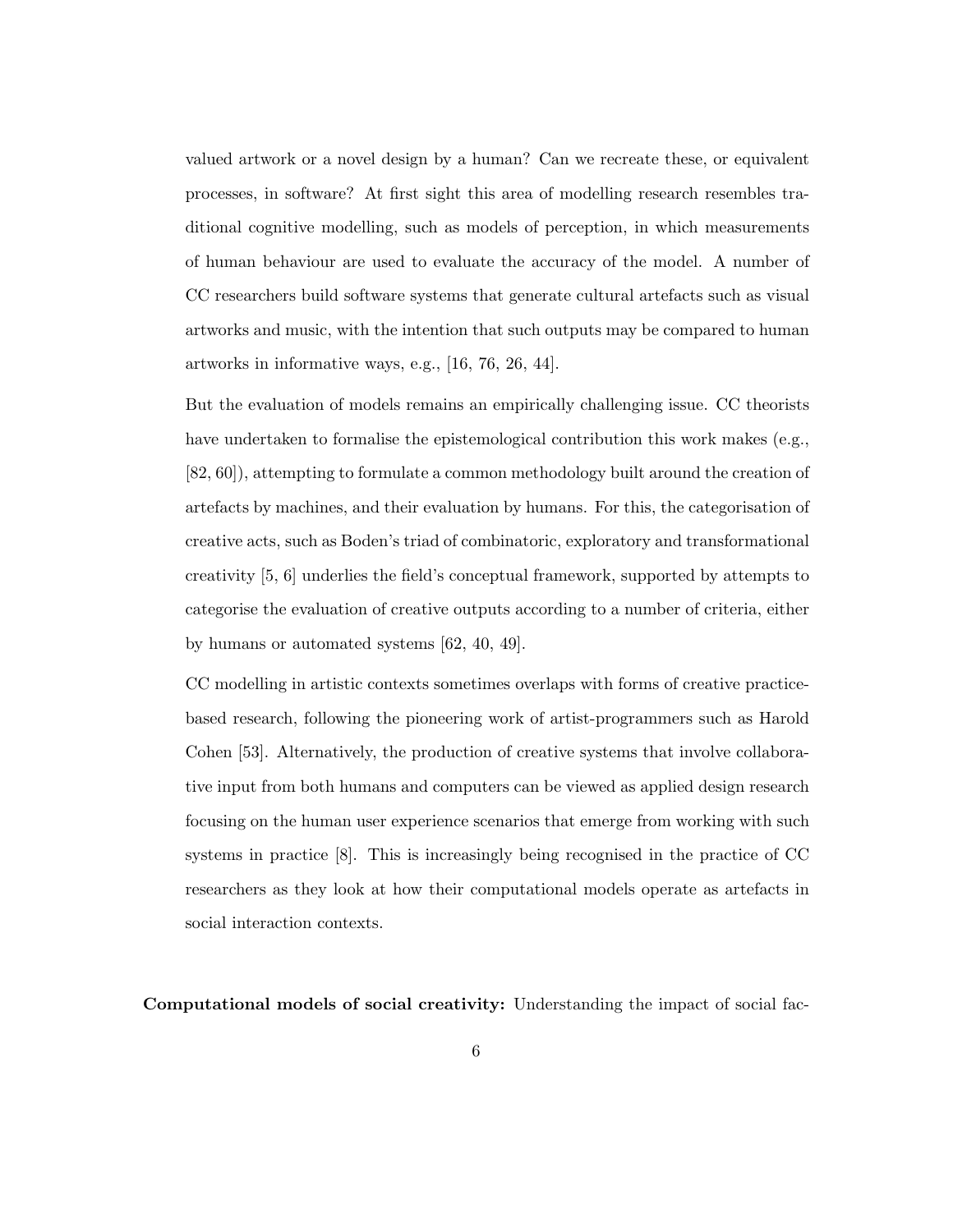tors in human creativity is a large empirical research area grounded in disciplines such as organisation science and economics, and with practical goals such as improving creativity by structuring companies, collaborative teams or even cities effectively. The research includes predictive models of the relationship between contextual factors and creative outcomes, as in [15], where a predictive model is used to understand the indicated degree of creativity of actors based on their position within a social network. In the context of CC, researchers approach the same subject matter by looking at the qualitative outcomes of multi-agent models within which artefacts are produced and shared. Researchers developing computational models of social creativity seek to understand a wide number of patterns of behaviour related to creativity, such as trends in music, art and design fields, and the impact on the creative process of certain organisational structures. Examples of modelling creativity in the qualitative style associated with ALife research include [64, 34, 81, 58, 10, 74, 30].

Often working with simplified multi-agent systems, CSC research is not focused on the details of cognitive processes or the production of creative outputs. Instead, the discovery or demonstration of identifiable mechanisms to produce social phenomena associated with creativity forms the core contribution to knowledge.

Typically, computational models of creativity fall into one of the above approaches, but there is clearly potential for all three approaches to be combined.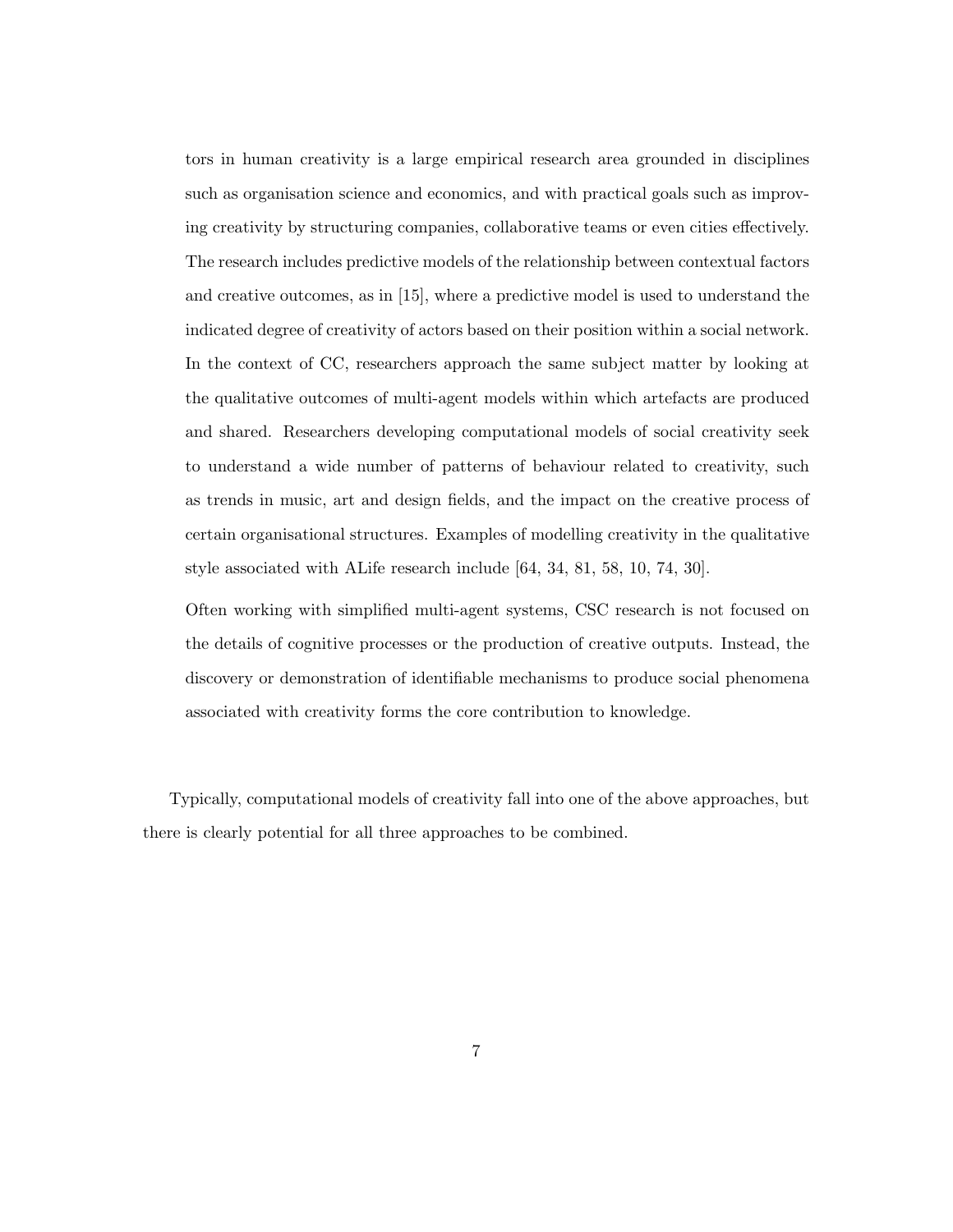# 3 A History and Prehistory of Computational Social Creativity

We turn to look in more detail at examples of models that can either be described as CSC or as a part of its 'prehistory'. These are organised according to the aspect of creativity being explored, and the methodology used in making a contribution to knowledge.

### 3.1 Emergence as a creative process

According to systems views of creativity, new outcomes depend not only on individual innovations but on super-individual processes: a network of interactions between people and things. Just as biological evolution can be creative with no cognitive processes involved, social processes can cause new structures to emerge without recourse to explicit processes of creative cognition [7]. An important area of modelling looks at the creative capacity existing at this super-individual level.

Amongst the computational models of social phenomena from the 60s and 70s that have since risen to canonical status, Schelling's [68] model of social segregation stands out for its simplicity. The spatial model showed the imposition of a weak bias in individual agents resulting in a marked effect at the macro-level. Schelling used a simple cellular grid model where each grid cell could be populated by one of two kinds of individual. Individuals have a moderate preference to be surrounded by individuals of the same kind as themselves, and are sequentially given the opportunity to relocate. The result is a clear self-organisation of individuals, from a random scattering to an alternating patchwork of regions. A simple rule at the individual level results in a novel structure at the macro-level. This bottom-up causality is familiar to ALife researchers.

Schelling's model is illustrative of the epistemological nature of CSS modelling for a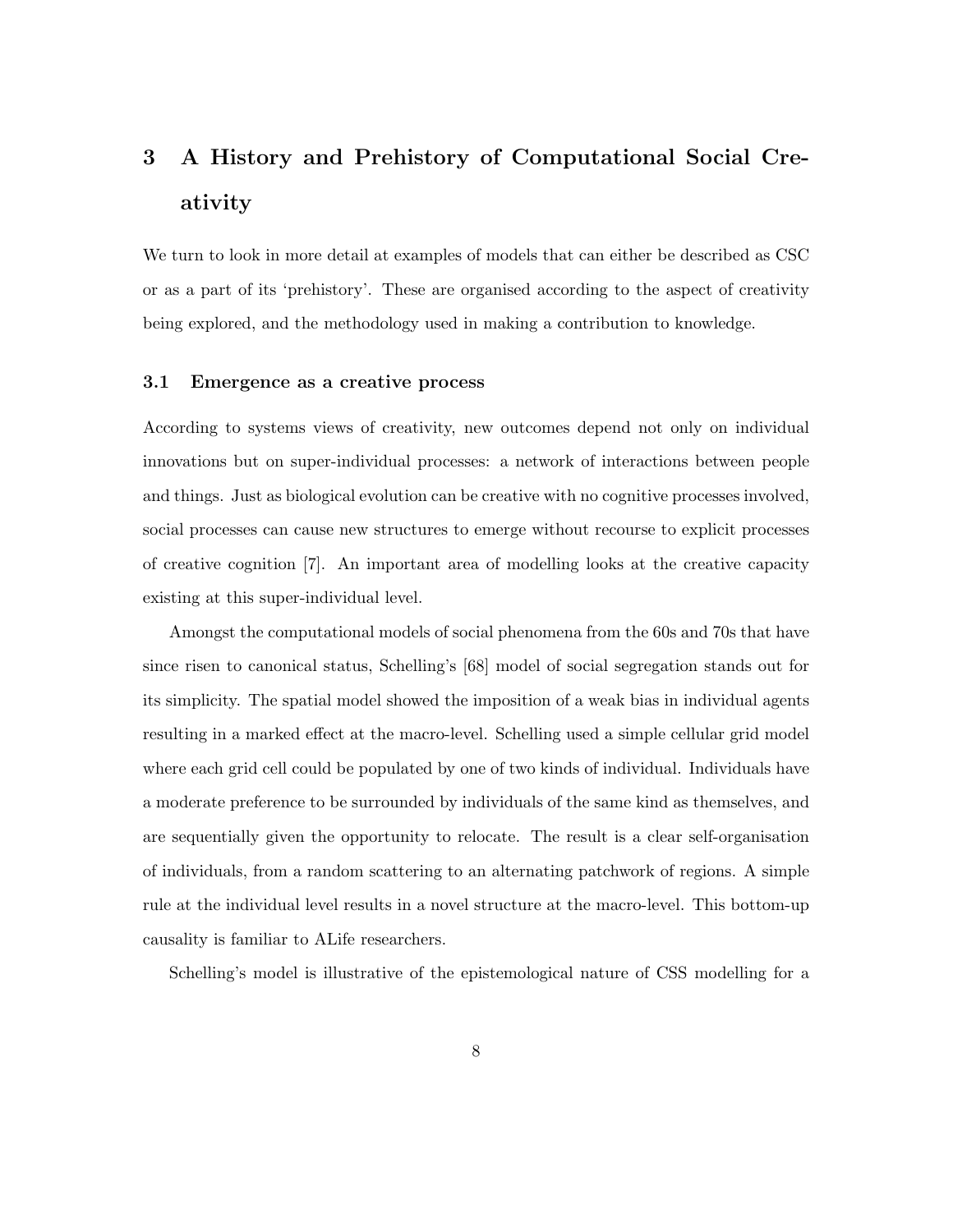number of reasons. Firstly, it has qualitative outcomes; the model is concerned with showing the relationship between individual behaviour and qualitative macroscopic effects. Secondly, although hypothesised as applying to real social dynamics, it is not *directly* focused on modelling real-world empirical data; the demonstration of the process is the main contribution to knowledge, not the modelling of the behaviour of a real world system. Indeed, a modelled phenomenon may not actually occur in the real world, but can still be known as a real phenomenon with theoretical value. Thirdly, the model is simple enough to understand and analyse, and general enough that it can become a laboratory for further experimental questions. For example, in Schellings case, one can perform analysis on the long-term behaviour of agents at the boundary between different regions; see [37] for a review of variation to Schellings original model.

Qualitative computer simulation modelling frames its contribution to knowledge by asking, Is it possible that macro-effect X is achieved by process Y? Such 'is possible' statements take the form of empirical discoveries in a computational research laboratory. Often known as *proofs of concept*, such studies have been compared to thought experiments in the natural sciences [22]. In CSS they are referred to as generative [17], describing the ultimate epistemological outcome, which is to support the understanding of a potential process by implementing it in a model and showing how it works. Classic examples of agent-based models from ALife include Hinton and Nowlan's demonstration of the Baldwin Effect [38], Axelrod's demonstration of the emergence of cooperation through kin-selection [2] and Sim's Evolved Virtual Creatures [71], often cited in CC and ALife literature alike.

Simple computational models, e.g., [2, 27], have confirmed the validity and impact of this approach. None of these works explicitly study creativity, but much research in both ALife and CSS provides knowledge, methods and inspiration for CSC, particularly in the context of emergence, where new systems and structures come into being as a result of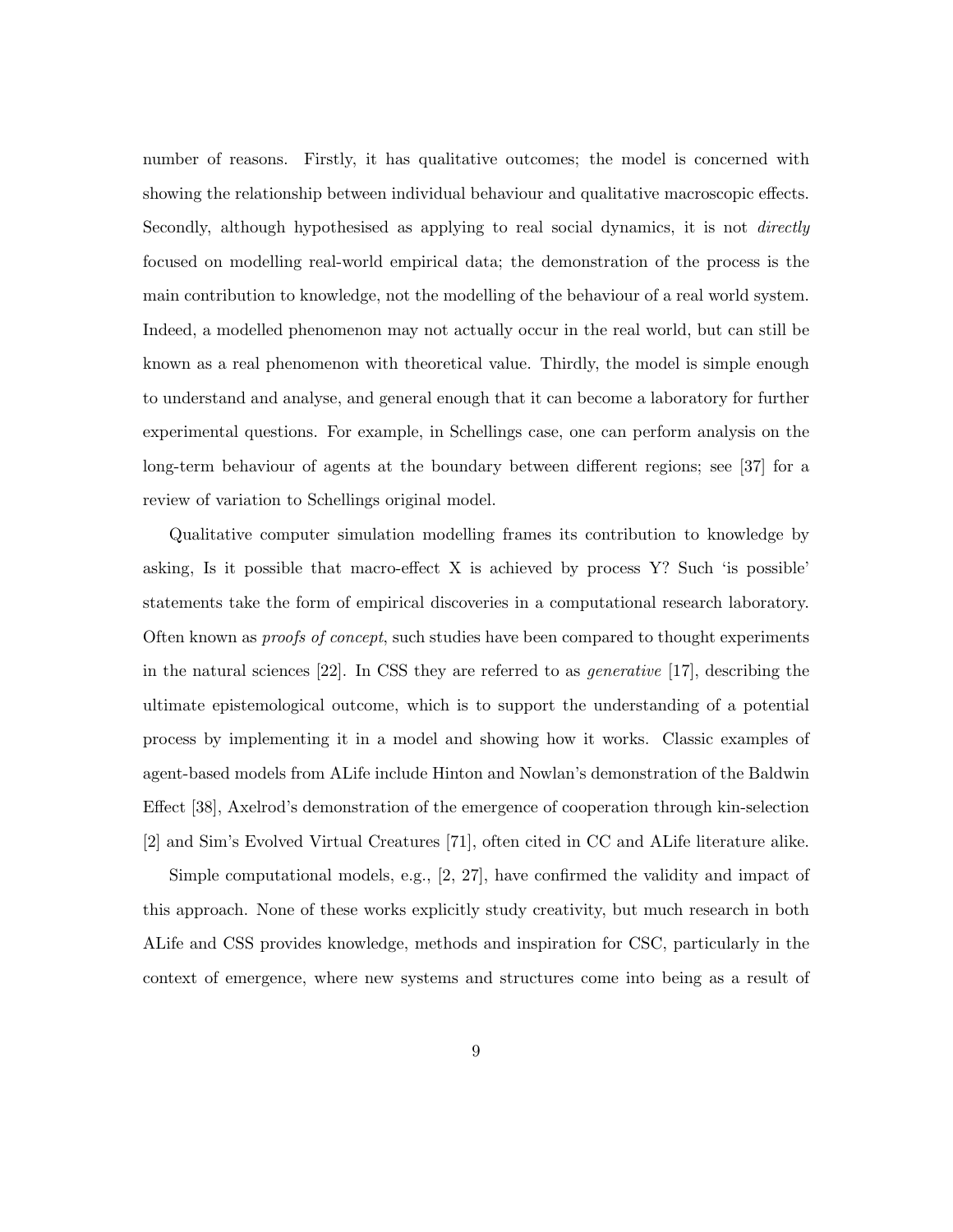interaction between multiple agents.

#### 3.1.1 Modelling properties of social creative systems

Besides individual creative acts, a greater understanding of art, music, fashion and other cultural phenomena as creative domains can be achieved by modelling their high-level dynamics. Our understanding of creative cognition can be used in models of these high-level dynamics. Equally, an understanding of these dynamics may contribute to our ability to model creative cognition by providing more detailed requirements for how creative behaviour should play out.

Drawing on the systems view of creativity introduced by Csikszentmihalyi [20], Saunders and Gero [65, 66] implemented a computational model of social creativity using 'curious design agents' able to both generate novel artefacts and evaluate the novelty of artefacts generated by other agents. In this model, individuals produce novel artefacts and send those they determine to be significantly novel to other agents in the field for further evaluation. If a receiving agent determines that the work of a sender is novel according to its own model, based on experience, it can provide a positive reinforcement signal to the sender and add the work to the domain of exemplars for the field to draw upon. Simulations of this model demonstrate the emergence of a number of social structures familiar from human creative societies, e.g., the emergence of 'cliques', where a clique is defined as a subgroup of agents that reward the work of other individuals within the group, while ignoring the artefacts produced by other agents in the field.

Saunders and Grace [67] combined computational models of the evolution of language (e.g. [73]) with computational models of social creativity to propose a distributed model of creative domains that are more than repositories of previously generated artefacts. In this model, a creative domain is represented by both artefacts and descriptions of those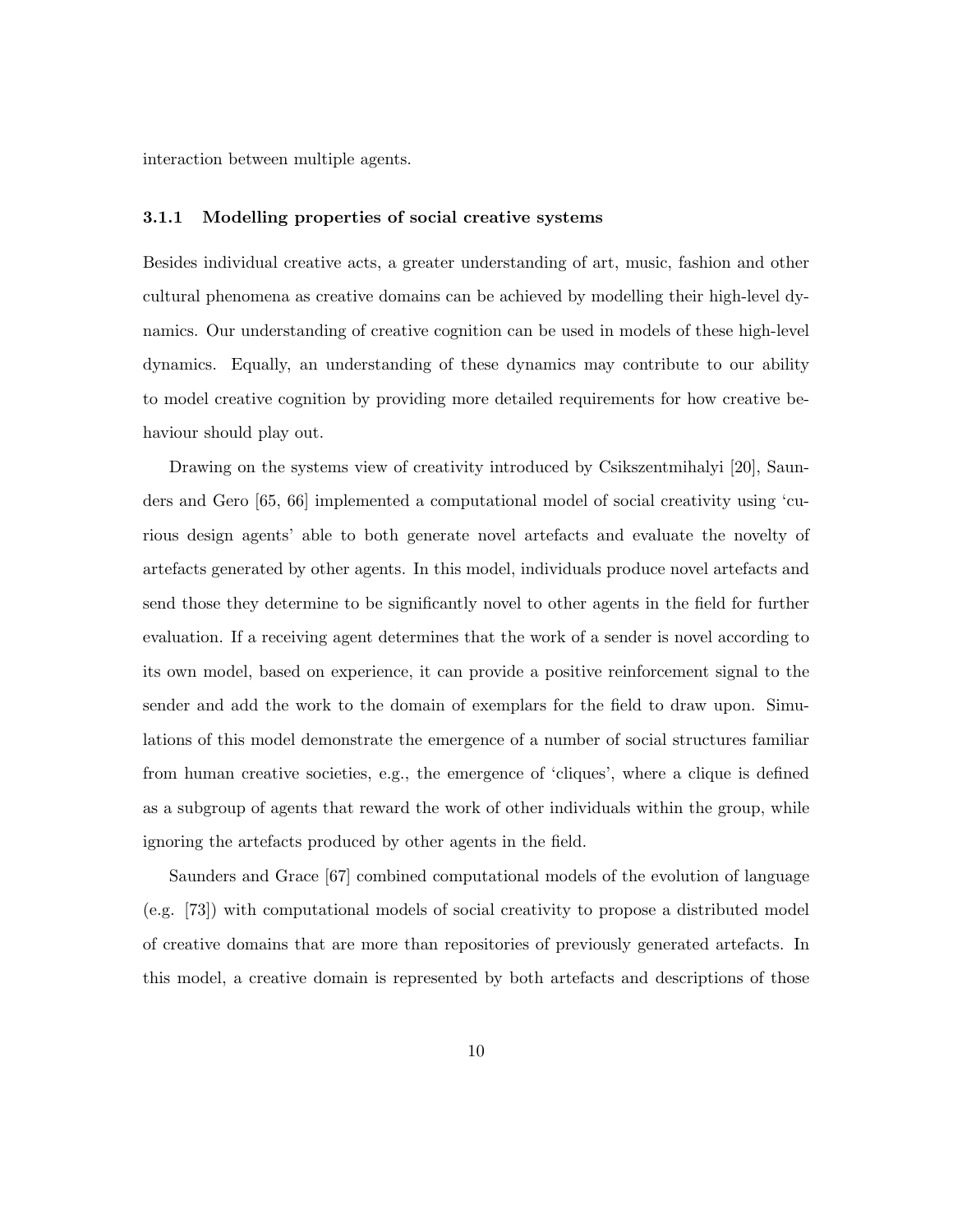artefacts distributed across the agent population. In this model, agents engage in 'language games' to develop commonly held descriptions for properties of things in the world across a population. Consequently, each agent in this artificial society maintains its own mapping from features of an artefact in order to reconstruct descriptions on demand. The distributed representation of domain descriptions permits the study of interactions between domains, as agents are free to leave or enter social groups and consequently transfer domain knowledge through their movement.

In an innovative approach, which indicates the future potential of integrating generative systems with real human evaluation, MacCallum et al [47] have used a generative music system, in which the music can be evolved over the net by the positive or negative responses of multiple users, to study the resulting evolutionary trends in the population.

#### 3.1.2 The emergence of creative domains

Finally, creative domains themselves have distinct origins and histories which can be explored through modelling. An understanding of the nature of specific domains may reveal irreducible differences between them that challenge the notion that creative activity is identical in all domains.

The study of the evolutionary origins of language is a domain in which computer simulation models have had significant impact. Here, specific evolution of language theories compete using evidence from psychology, archaeology, social science and linguistics. In a series of computational experiments (e.g. [41, 42]), Kirby and Hurford showed that a process of non-fitness-based iterated learning was sufficient to explain various properties of complex language structure such as compositionality and syntax. Steels [73] has similarly shown the emergence of shared vocabularies of meaning grounded in the world through iterated multi-agent bouts of communication which he calls "Language Games",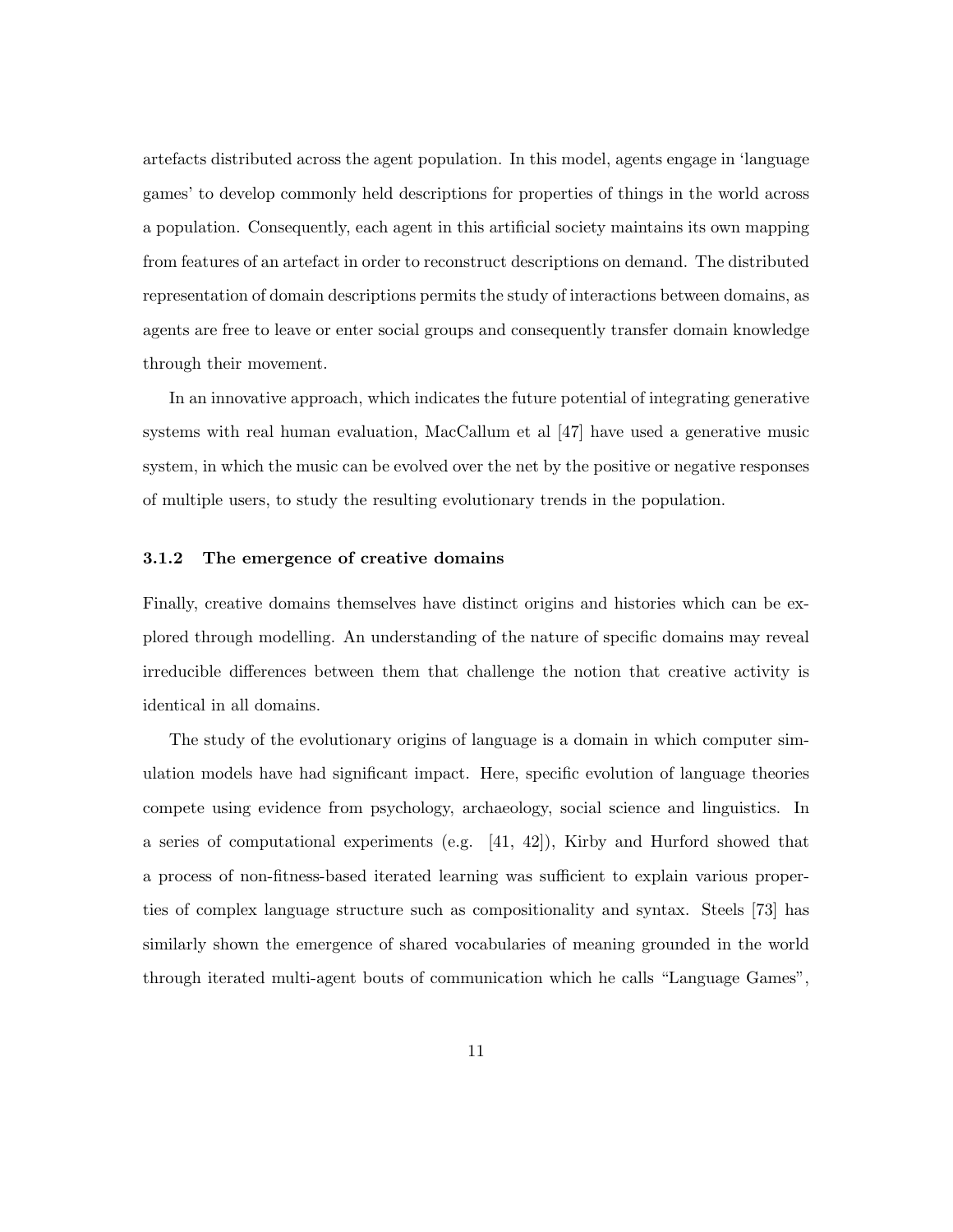after Wittgenstein. Such results, analogous to the emergence of syntax in language, provide new ideas for understanding and modelling create processes, and demonstrate a new application area for the principle of self-organisation. For example, Miranda, Kirby and Todd [58] adapted language models, such as those discussed above, to a musical context.

Other researchers have looked at the biological evolution of human cognitive abilities in search of the origins of general creative capacities and domain-specific behaviours, such as musical or visual aesthetic preferences. Gabora has built several models of an evolutionary cultural system using similar iterated learning dynamics (e.g., [31]) and with di Paola [32] has attempted to produce models that inform us about the evolutionary psychology of human creative abilities, in line with a number of theories stemming from evolutionary psychology such as the work of Donald [23]. Werner and Todd [81] consider sexual selection as a generator of diversity and study models of the evolution of complexity in birdsong, hinting that the theory may also apply to human music; a view developed by Miller [57]. Their model focuses on abstract properties such as diversity in the population and its rate of change, and seeks mechanisms associated with sexual selection that would promote these features.

Bown and Wiggins [10] also look at evolutionary mechanisms surrounding the evolution of human musical behaviour. In their case they focus on music as a cooperative system of social interaction rather than as a sexually selected system. They show that a potential pathway towards the adoption of musical interaction can occur through kin selection. Successful cooperative behaviours start with kin before branching out to wider groups. In their model, a tendency to reward others for musical stimulation evolves, even though this transfer of reward is not beneficial to the individuals paying it. Kin selection, where behaviours that are not beneficial to the individual nevertheless evolve because they are of benefit to sufficiently closely related kin, provides a possible mechanism by which this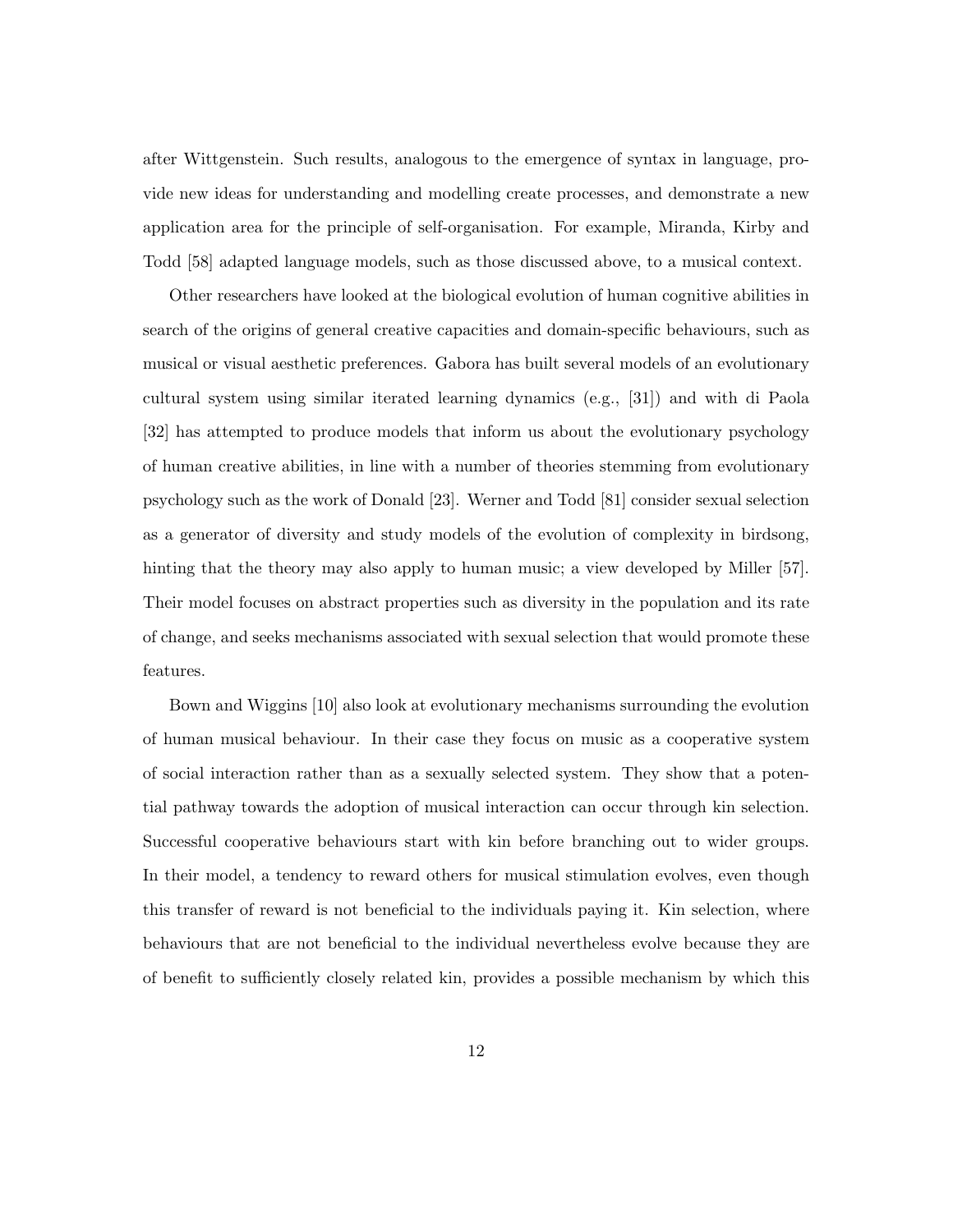can happen. In a more recent model, Bown [9] investigates an alternative view in which abstract and non-functional cultural patterns of behaviour emerge autopoietically through competitive interaction.

# 4 Opportunities Within Computational Creativity

In this section we continue discussing how CSC can make important contributions to our understanding of creativity.

CSC avoids methodological issues to do with evaluation. CC has an easily stated 'grand challenge', which dates back to the dawn of AI [52]: build a system that can produce art/music/designs etc. that are as good as human creative works. But the evaluation of creative systems has been hard to reductively break down into measurable properties that would support incremental advances in system development. Demanding scientific exactitude of phrases above such as as good as (judgement) and on its own (autonomy) proves challenging. An argument is developed in [7] and [8] that a large part of the phenomenon of artistic creativity, classified as generative creativity, is missing when taking this approach.

Population models do not suffer from these issues, but rather allow us to systematically examine the meaning of these concepts, drawing successfully on the precision of working with closed computational abstractions, as researchers have successfully done in ALife. Rather than focus on the ambiguous evaluation of artificially created outputs by humans, it is the global properties of human creative domains that are modelled. The evaluation conducted within these closed models by agents can be treated as an objective phenomenon and the autonomy of agents can also be measured in relation to other elements within the system. This clarifies the application of terms such as 'autonomy' and 'quality' to elements of the model. Furthermore, the outputs of CSC correspond to objective social observations,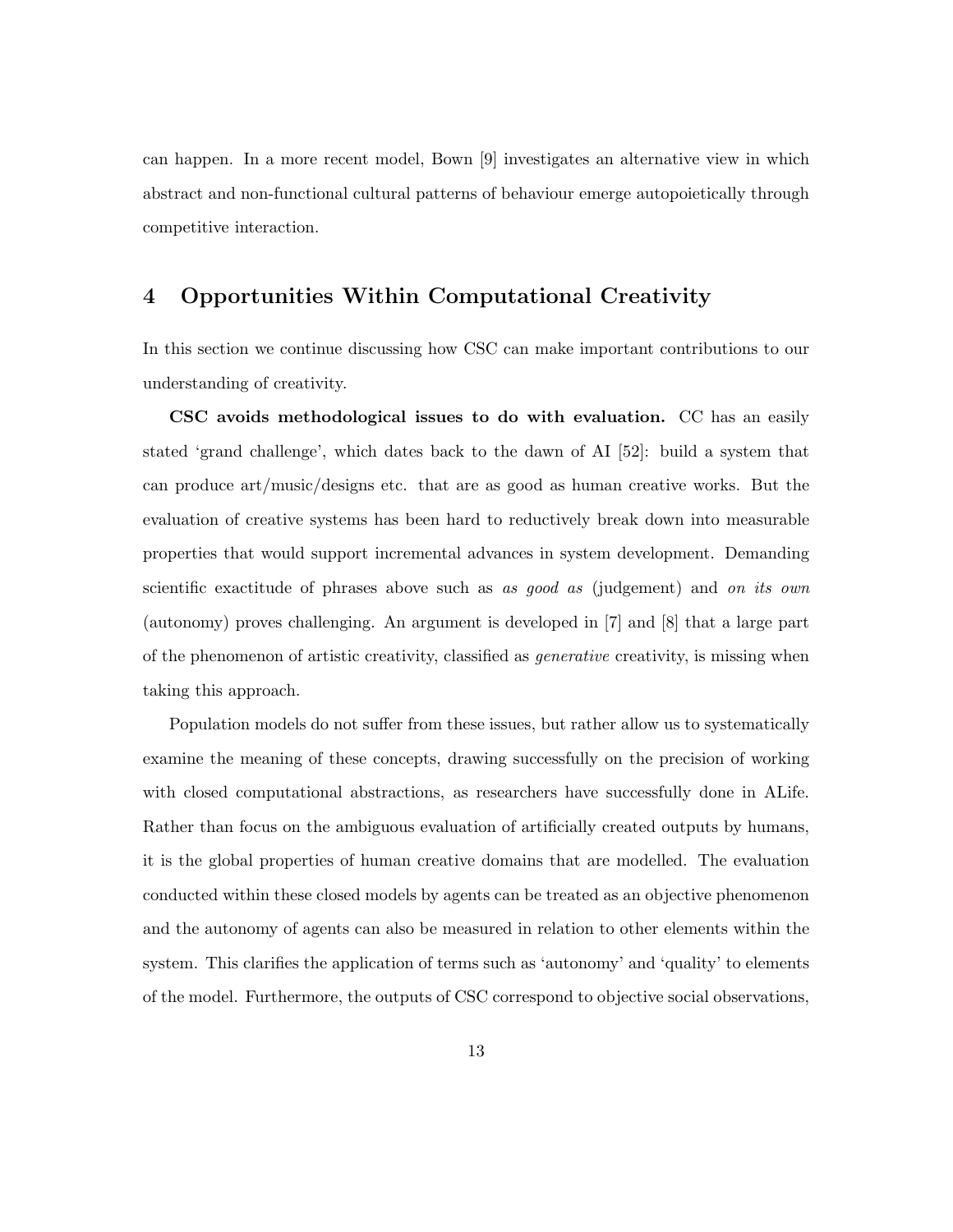the patterns of behaviour that form in an artistic domain, such as fads and cliques, or the relationship between the creative success of individuals and their position in a social network. In such cases the basic methodological principles are aligned with those of ALife and CSS. CSC thus complements CC by explicating super-individual creative processes, whilst CC typically attacks individual cognition.

An example study, albeit not a simulation model, is illustrative of the understanding of social creativity that may be possible using simulation modelling. Cattani and Feriani [15] study the creativity of both individuals and teams within the film industry using data from publicly available sources (mainly IMDB: http://www.imdb.com/). These sources provide information on a number of factors that go into into movie production, as well as factors associated with its reception. Cattani and Feriani's approach is novel in conducting a social network analysis of the community. Building on existing creativity theory, backed by intuition and anecdotal evidence, they consider the hypothesis that creativity is maximal for individuals or teams that find an optimal position within the social network between the centre and the periphery. This hypothesis points to a view of creativity in which those too close to the periphery are sub-optimally creative due to a lack of familiarity with practices of the genre, whereas those too close to the centre are sub-optimally creative because they are over-entrenched in tried and tested norms. It suggests that achieving optimal creativity requires avoiding being either too conservative or too esoteric. Since the measure of creativity is based on objective data, any discussion of whether this is *actually* creativity is unimportant in this context.

In this example, a link is established between an individual's situation within a social context and their effect on that social system's collective creativity, supporting the view that the value of creative products is not reducible to a cognitive capacity to produce value.

CSC offers an integrated understanding of creative domains, fields and in-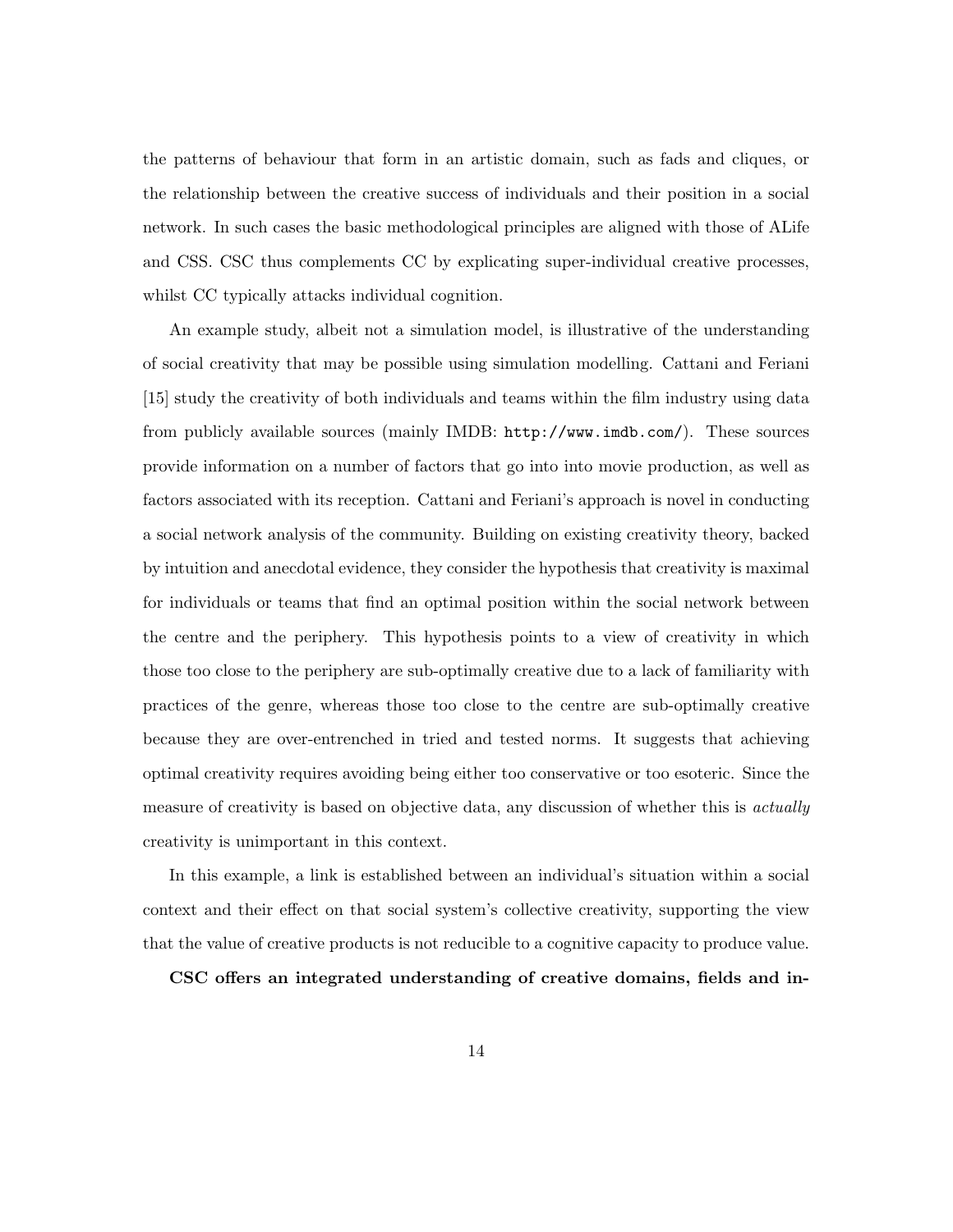dividuals. As a consequence of the context just described, CSC provides a platform for understanding the motivations and modes of evaluation that underlie creativity in different domains of activity. Again we use the example of the origins of human musical behaviour; a subject that Darwin speculated upon [21], that had a resurgence of interest beginning towards the end of the 20th Century [79] following advances in human music perception studies and in the understanding of animal vocal communication. Music has clear differences from language, and has been described as inherently ambiguous [18]. Yet it provokes strong reactions from people, and is entrenched in all human societies. A number of theorists have speculated about the possibility of a common origin for music and language, which has subsequently branched into two distinct functional communication systems, one focused on information transmission and the other focused on mechanisms of social interaction broadly associated with cohesion [12]. But music has social properties that suggest candidate functions very distinct from language [36].

Along with art and language, music is one of the core application areas for exploring CC questions, yet the evaluation of musical artefacts produced by artificial systems continues to be poorly understood. CSC provides a platform to experimentally investigate hypothesised conditions surrounding the nature of creative domains and can help answer questions such as; How would a better understanding of music's social psychology and demographics alter the way we think about evaluation in music?

We can also be clearer about distinguishing between the more ambiguous concept of creativity and the more quantifiable concept of creative success, as illustrated in the example above [15]. Creative success has a contextual component – being in the right place at the right time – for example, getting the right training or getting a *first break*, which establishes a feedback of investment, stimulating further success. However, an even more trivial way in which context can play a role is through "value creation", where creators actually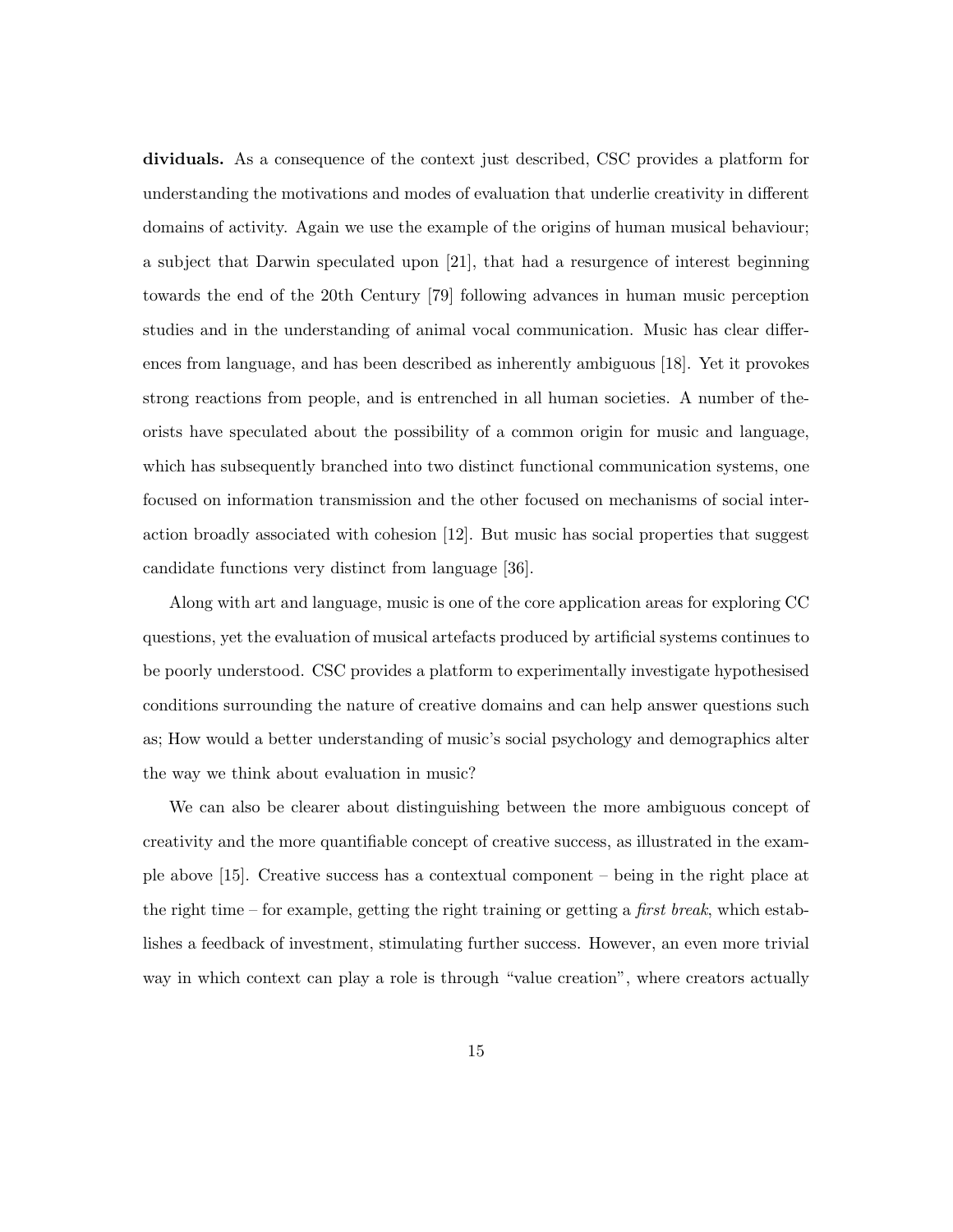have influence over others' evaluation. If there is coupling between being able to influence the taste of others and being rewarded by those individuals then it is theoretically possible that random individuals producing random creative outputs could rise to be successful. In the extreme, creative success could be randomly distributed, with differential access to knowledge or skills not necessary to establish differential success, as discussed in [9].

To our knowledge such aspects of creativity have not been directly explored through CSC models, although they have equivalents in biological models, such as in the principle of runaway sexual selection [29], and runaway cultural processes such as those modelled by Boyd and Richerson [11]. However, there are two related areas of modelling that can directly inform creativity studies and may make suitable starting points for specific creativity models. One is social network or small world network studies, such as [80], in which some individuals become beacons of influence, driven by feedback processes from random initial perturbations. The other is in models of status and dominance in species, such as those looking at Dunbar's 'social brain hypothesis' [24].

CSC enables a structured, refineable approach to creativity. Frequently, CC's main subcategories follow the domain-specific application areas to which the research is applied, e.g. music, art, language-based creativity etc. Consequently, CC has tended to be relatively domain-specific, with little shared experimental practice. A potential problem is that the field progresses along these domain-specific lines. In the worst case, researchers have their own isolated systems and spend little time reproducing or adapting the systems of others. However, the CC community is currently promoting the development of web services (e.g., [77]) as practical research platforms to allow computational models of creative processes to be combined. Similarly, CSC offers an abstract laboratory to investigate the nature of the creative process in a social setting. This abstraction, and the focus on qualitative modelling, allows for sharing, refinement and an incremental approach, providing a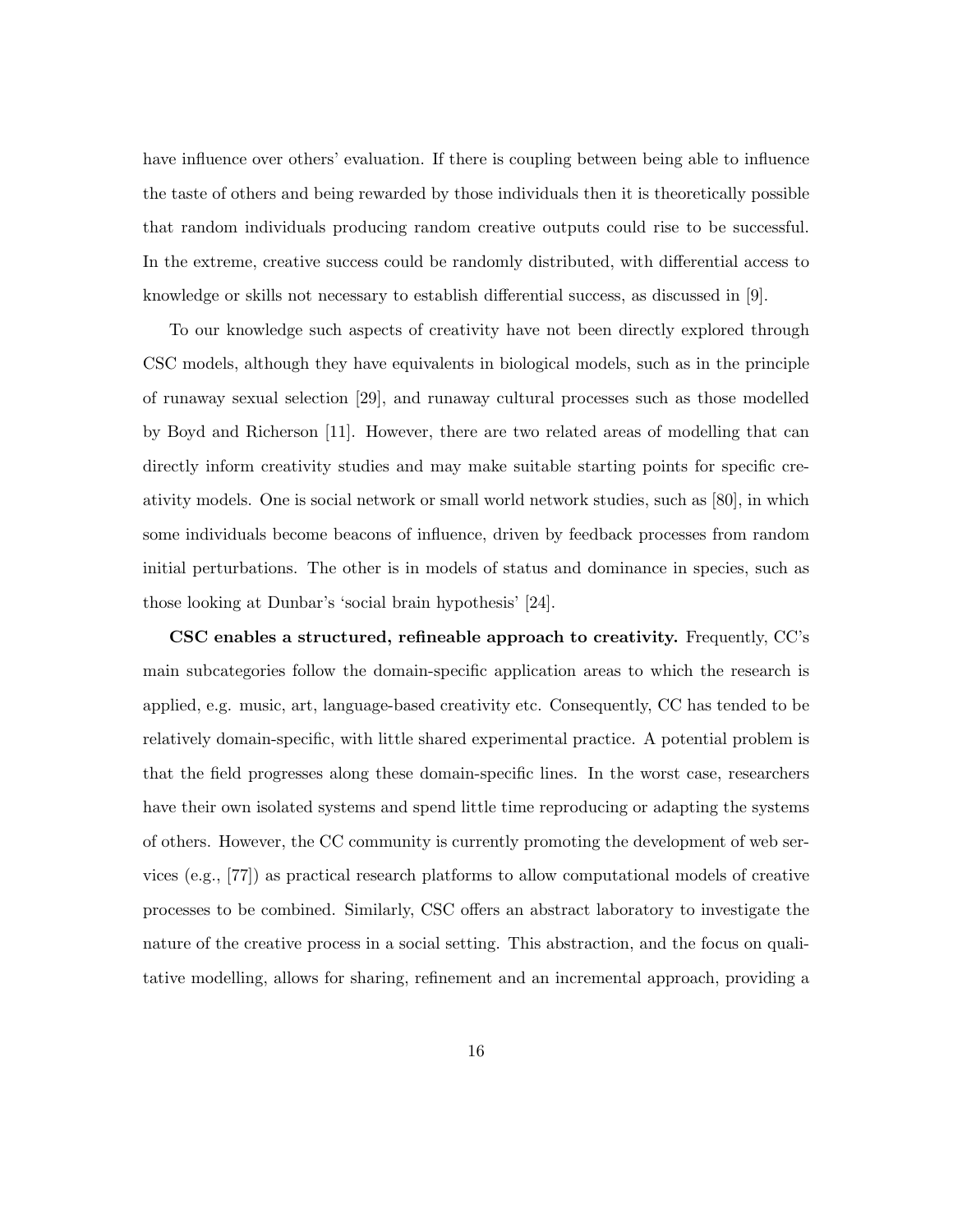common platform for investigating generally applicable techniques for modelling creativity at different stages and scales.

### 5 What are the requirements of CSC models?

In this section we discuss four properties that are essential (the first two) or desirable (the last two) for models in CSC. The requirement to demonstrate a mechanism is, we feel, critical to producing valuable research contributions in this field, echoing similar calls in ALife and CSS. We are particularly interested in a focus on a mechanism-based methodology for research in CSC.

### 5.1 Models must demonstrate a mechanism

ALife and CSS share an approach to modelling which is qualitative and is focused on the discovery of mechanisms. At the core in both cases is the notion of *emergence*. Conte et al. [17] ground the epistemological foundations of qualitative CSS modelling in its generative nature: a model is constructed using ideas about how individuals behave, and is used to study the macroscopic effects of this behaviour as multiple agents interact. They describe 'agentification' as "the process of formalising a social theory as an agent-based model" (p. 333). This process can be used to test theories of the origins of macroscopic effects by discovering or demonstrating the efficacy of mechanisms relating individual and macroscopic forms. In both CSS and ALife, where individual behaviour includes adaptation, this can also include the effect of feedback from macroscopic properties leading to changes in individual behaviour. For example, following Simon's principle of bounded rationality [69], Conte et al. [17] explain how social complexity can result from adaptation to changing environments. Where such a feedback effect is observed in a multi-agent system, generative modelling is well-suited to the task, since one can simply run the proposed underlying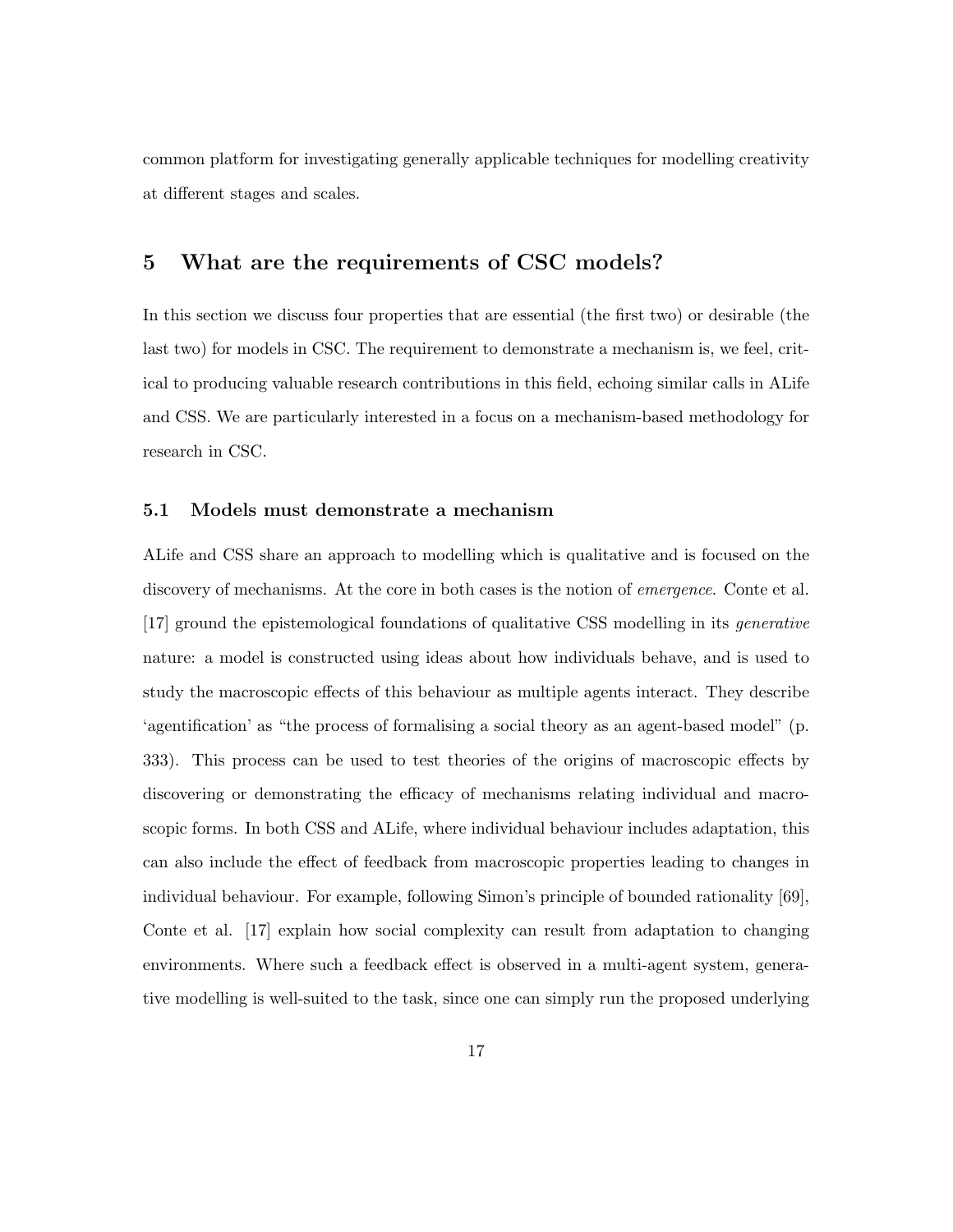process and see where it leads.

### 5.2 Models must be simple and reproducible

Reproducibility is a core principle in experimental science. In computer modelling, a trivial form of reproducibility can be obtained simply by sharing software, but the essence of reproducibility is that it should be applicable to the high-level claims being made, and results should therefore be reproducible from scratch by independent researchers.

Making simple models benefits this cause both for the communication of results and their validation by the original author, by minimising opacity and by minimising the gap between the models and the claims being made about the contribution of these models to knowledge.

Axelrod, a long-time proponent of the "Keep-It Simple, Stupid" (KISS) principle [1], helped to drive home the value of this approach in a series of models on the evolution of cooperation, that are both incredibly easy to follow and understand, but at the same time informative about processes applicable to high-level social phenomena.

Equally, there is the possibility that work carried out during the end of the 20th Century has gathered most of the 'low-hanging fruit', and that ALife and CSS now face diminishing returns from a commitment to simplicity. As Conte et al. indicate [17], as we move away from rationality as a model for human behaviour the individual agent behaviours are likely to become more complex, and it becomes harder to find solid ground that adheres to the KISS principle. For CSC this dilemma is prominent, as the behaviour it aims to study is high-level and highly complex. Although there may be arguments for stepping away from the KISS principle, such as [25], it remains a compelling position.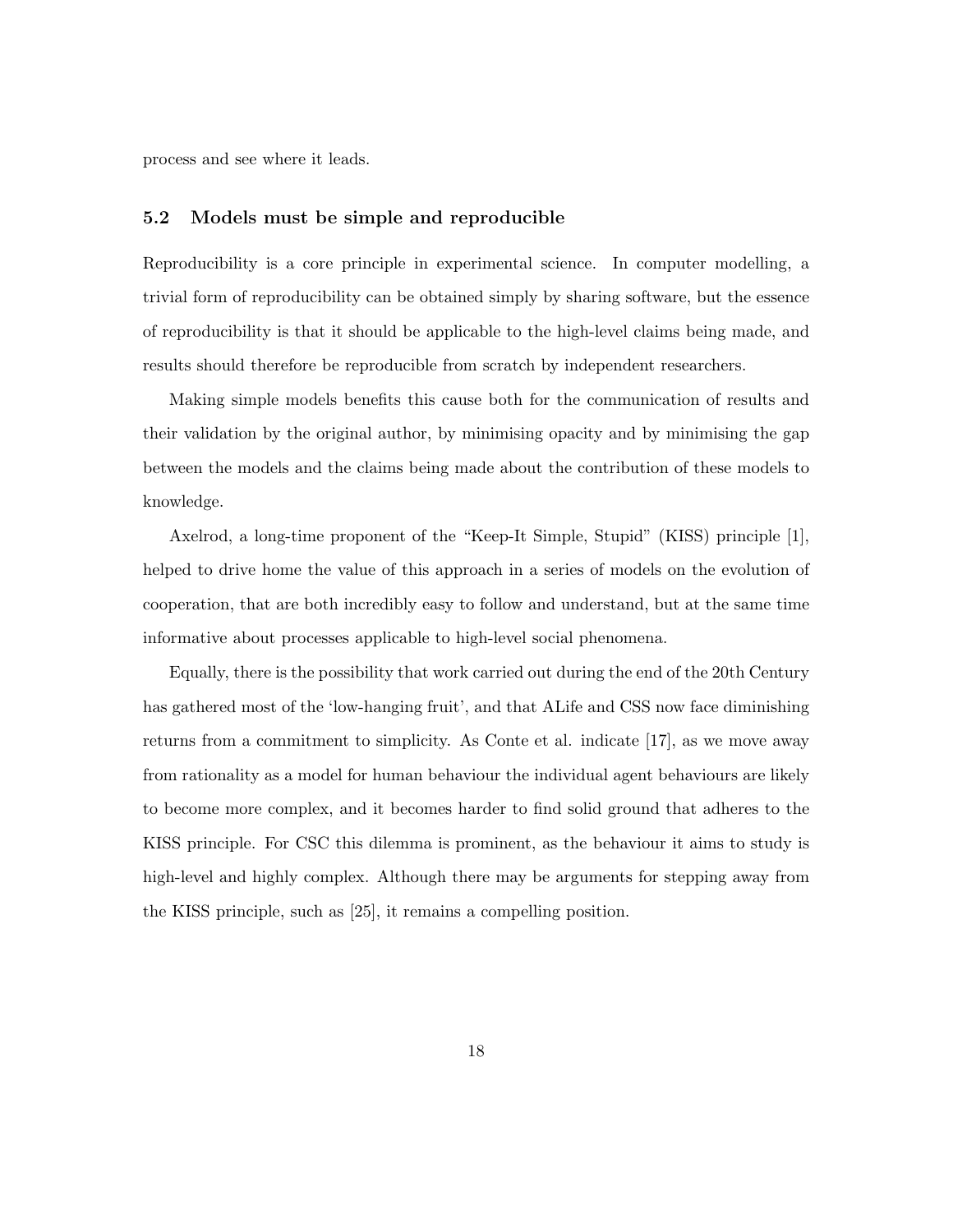### 5.3 Models should preferably generate new hypotheses

"Fisher famously said that if we want to explain the prevalence of two-sex organisms, we should start by explaining what the biological world would be like if there were three sexes [94]" [17] (p.340). Both in ALife and CSS, the potential to explore hypothetical situations provides a powerful platform for discovery. Di Paolo et al. have accordingly referred to ALife models as "opaque thought experiments" [22], which are like thought experiments in that they merely allow one to step through the consequences of certain assumptions, but which, unlike thought experiments, are beyond our ability to think through the necessary steps.

# 5.4 A strong CSC model would actually be creative and achieve the goal of CC

Proponents of 'strong ALife' view the field as having the capacity to make systems that are *actually* alive [59]. Digital ecosystems such as Ray's *Tierra* [61] have been argued to achieve this status. Much of the work that is found in ALife journals and conferences, however, is more clearly focused on modelling as a means of understanding systems. CSS has no claim to a strong form, being at the opposite end of the complexity spectrum from the kinds of artificial chemistries and single-cell organisms that have been described as complete artificial living systems. But 'strong CSC', where an artificial creative social system is actually creative, even if its individual agents are minimally cognitive, seems plausible.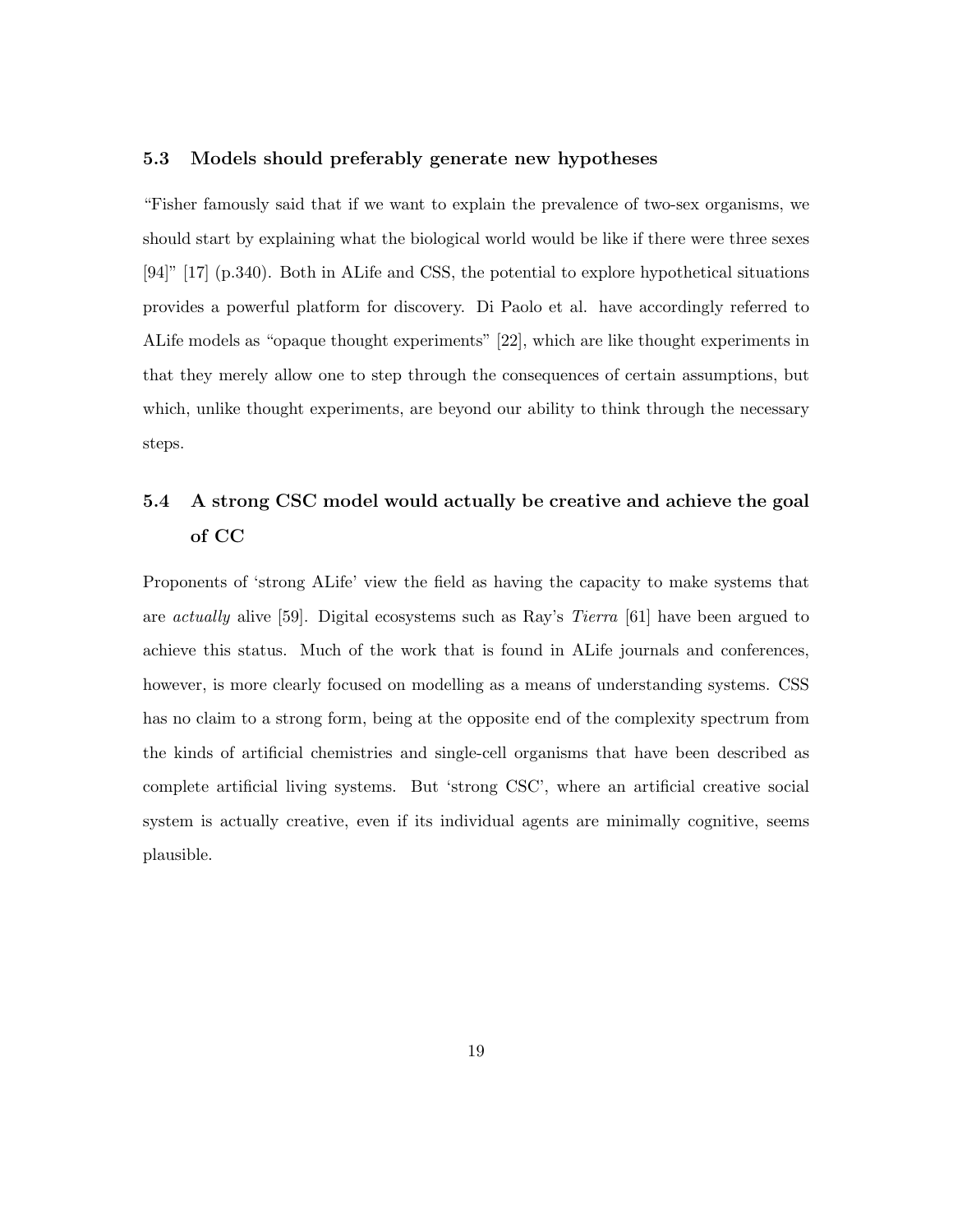## 6 Conclusion

This article has given a brief overview of computational social creativity. We have shown that CSC is already a lively area of research with roots common to ALife and CSS, but have also attempted to better define CSC as a unique field with independent concerns. As far as we are aware there has been no attempt so far to define this as a distinct field, and we believe it will still be some time before a sufficiently large body of work warrants independent conferences and journals on the subject. In the meantime we hope this overview can support discussions amongst the ALife and CC communities. Throughout the paper, three key themes have appeared.

Firstly, CSC is as essential to understanding (and hence incrementally developing) creativity as a phenomenon as are individual-agent systems. The contribution of CSC lies in being able to look objectively at phenomena such as creative autonomy and agency, and the evaluation of artefacts. CSC is able to contribute to an understanding of creativity in which social processes may be as significant as cognitive processes, and is able to contend with problems such as how a new creative domain appears. CSC is able to achieve clear and rigorous contributions to knowledge through detailed simulation experiments in ways that are hard to achieve with individual-agent systems whose output is typically evaluated by humans.

Secondly, ALife and CSS provide the methodological rigour that must be carried over to CSC. Epistemologically CSC is a close relative of these fields. A key notion is the idea of discovering mechanisms through simulation models, or what Conte et al. [17] refer to as generative models. Other important principles include simplicity, reproducibility and the generation of new hypotheses.

Finally, a powerful future area of research lies in the combination of individual and social models. Our analysis provides pointers for how this can work, but a methodological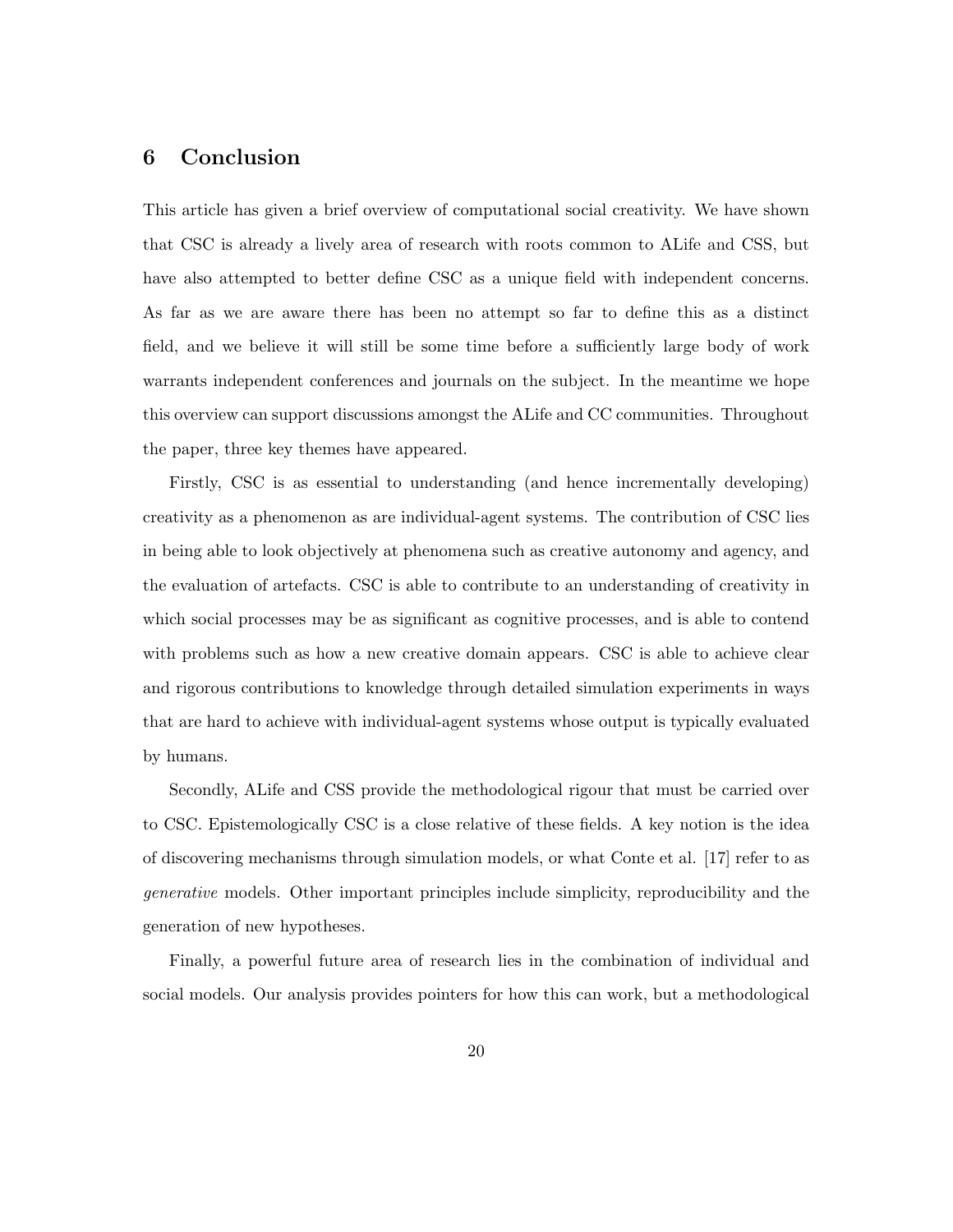challenge lies in managing the complexity that arises when sophisticated and potentially idiosyncratic individual models are brought into the context of simple and easily reproducible multi-agent simulation models. Nevertheless, there is no good reason to believe that these methodological issues won't be overcome.

# References

- [1] Axelrod, R. (2007). Simulation in the social sciences. In Jean-Philippe Rennard (pp. 90–100). Hershey, PA: Idea Group.
- [2] Axelrod, R. & Hamilton, W. D. (1981). The evolution of cooperation. Science, 211 (4489), 1390–1396.
- [3] Bedau, M. A., McCaskill, J. S., Packard, N. H., Rasmussen, S., Adami, C., Green, D. G., Ikegami, T., Kaneko, K., & Ray, T. S. (2000). Open problems in artificial life. Artificial life,  $6(4)$ , 363-376.
- [4] Bentley, P. J. (1999). Is evolution creative? In Bentley, P. J. & Corne, D. W. (Eds.), Proceedings of the AISB'99, (pp. 28–34). Citeseer.
- [5] Boden, M. A. (1990). The Creative Mind: Myths and Mechanisms. London: Cardinal.
- [6] Boden, M. A. (1994). Dimensions of creativity. Cambridge, MA: MIT Press.
- [7] Bown, O. (2012). Generative and adaptive creativity. In J. McCormack & M. d'Inverno (Eds.), Computers and Creativity (pp. 361–381). Berlin: Springer.
- [8] Bown, O. (2014a). Empirically grounding the evaluation of creative systems: Incorporating interaction design. In Colton, S., Ventura, D., Lavrač, N., & Cook, M. (Eds.), Proceedings of the 5th International Conference on Computational Creativity, Ljubljana.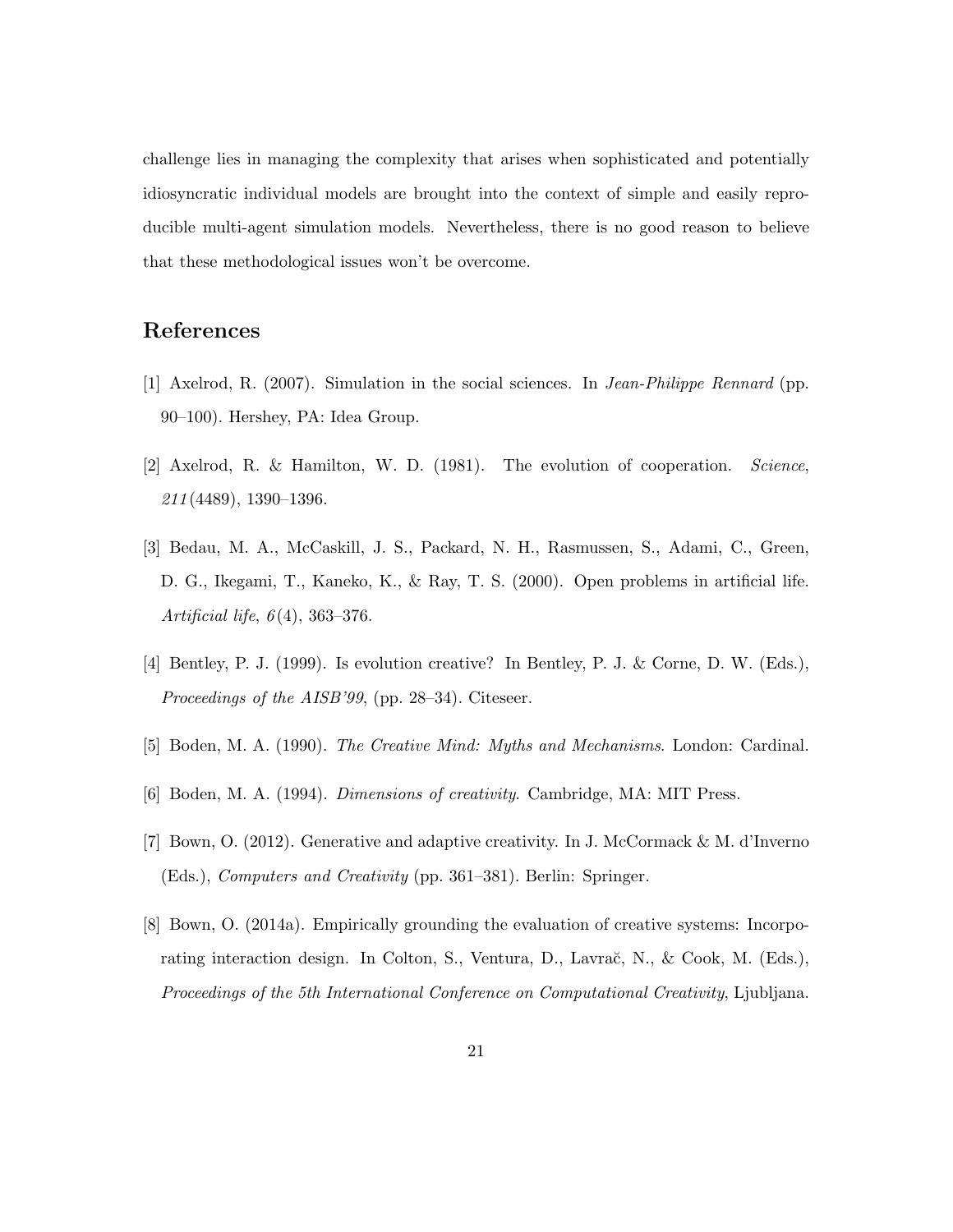- [9] Bown, O. (2014b). A model of runaway evolution of creative domains. In Colton, S., Ventura, D., Lavrač, N., & Cook, M. (Eds.), Proceedings of the 5th International Conference on Computational Creativity, Ljubljana.
- [10] Bown, O. & Wiggins, G. A. (2009). From maladaptation to competition to cooperation in the evolution of musical behaviour. Musicae Scientiae, Special Issue, 2009/10, "Music and Evolution", 387–415.
- [11] Boyd, R. & Richerson, P. J. (1985). Culture and the Evolutionary Process. Chicago, IL: University of Chicago Press.
- [12] Brown, S. (2000). The "musilanguage" model of music evolution. The Origins of Music, 16, 271–300.
- [13] Cardoso, A., Veale, T., & Wiggins, G. A. (2009). Converging on the divergent: The history (and future) of the international joint workshops in computational creativity. AI *Magazine*,  $30(3)$ ,  $15-22$ .
- [14] Cariani, P. (1991). Emergence and artificial life. In C. G. Langton, C. Taylor, J. D. Farmer, & S. Rasmussen (Eds.), Artificial life II, volume XI of Santa Fe Institute Studies in the Sciences of Complexity (pp. 775–798). Redwood City, CA: Addison-Wesley.
- [15] Cattani, G. & Ferriani, S. (2008). A core/periphery perspective on individual creative performance: Social networks and cinematic achievements in the hollywood film industry. Organization Science, 19 (6), 824–844.
- [16] Colton, S., Charnley, J., & Pease, A. (2011). Computational creativity theory: The FACE and IDEA models. In Ventura, D., Gervás, P., Harrell, D. F., Maher, M. L., Pease, A., & Wiggins, G. (Eds.), Proceedings of the Second International Conference on Computational Creativity.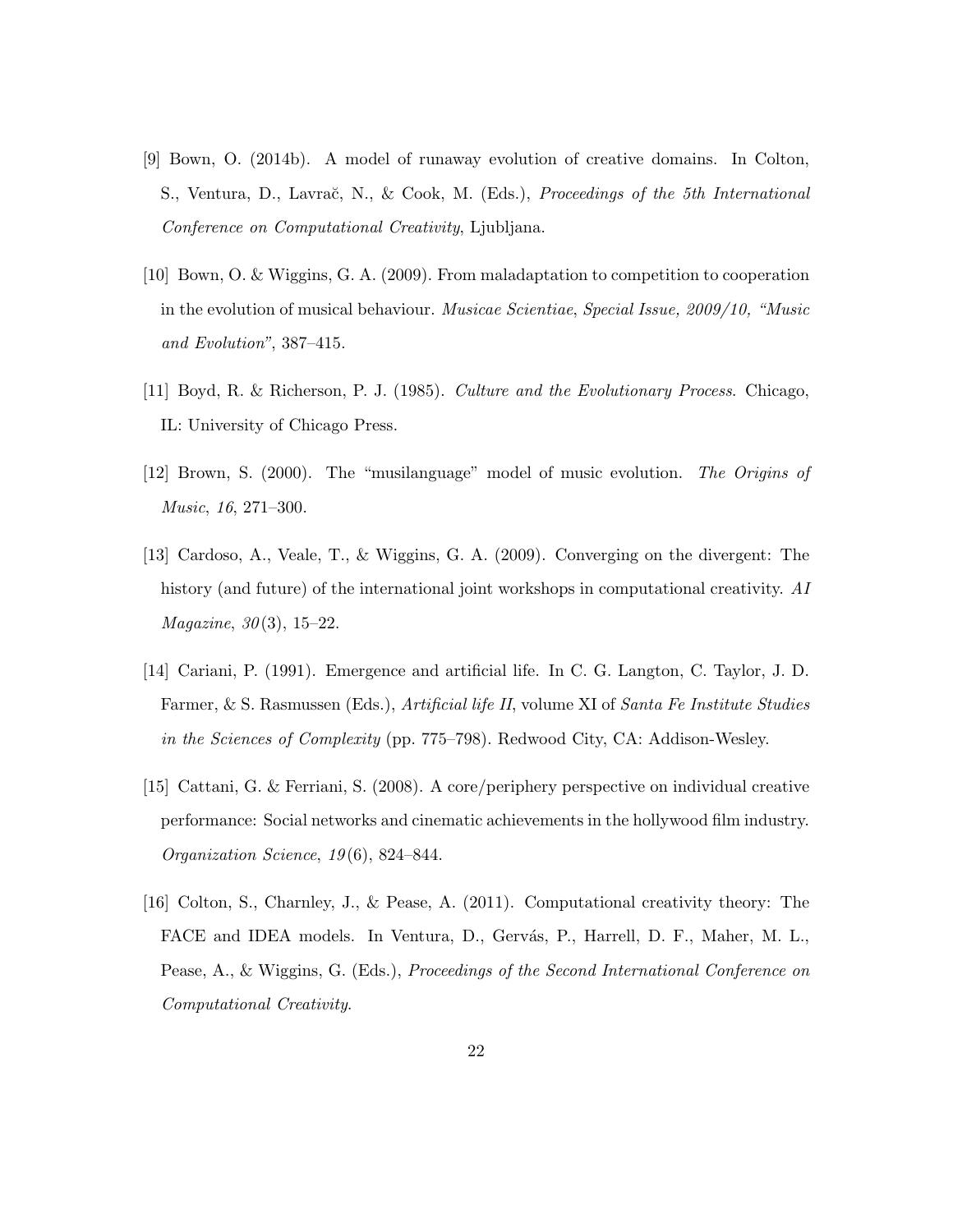- [17] Conte, R., Gilbert, N., Bonelli, G., Cioffi-Revilla, C., Deffuant, G., Kertesz, J., Loreto, V., Moat, S., Nadal, J.-P., Sanchez, A., et al. (2012). Manifesto of computational social science. The European Physical Journal Special Topics,  $214(1)$ , 325–346.
- [18] Cross, I. & Woodruff, G. E. (2008). Music as a communicative medium. In R. Botha & C. Knight (Eds.), The Prehistory of Language. OUP.
- [19] Csikszentmihalyi, M. (1988). The nature of creativity. In R. J. Sternberg (Ed.), Society, culture, and person: a systems view of creativity (pp. 325–339). Cambridge, UK: Cambridge University Press.
- [20] Csikszentmihalyi, M. (1999). Implications of a systems perspective for the study of creativity. In R. J. Sternberg (Ed.), Handbook of Creativity (pp. 313–335). Cambridge, UK: Cambridge University Press.
- [21] Darwin, C. (1883). The Descent of Man and Selection in Relation to Sex. New York, USA: Appleton and Co.
- [22] Di Paolo, E., Noble, J., & Bullock, S. (2000). Simulation models as opaque thought experiments. In A.Bedau, M., McCaskill, J. S., Packard, N. H., & Rasmussen, S. (Eds.), Articial Life VII: Proceedings of the Seventh International Conference on Articial Life, (pp. 497–506)., Cambridge, MA. MIT Press.
- [23] Donald, M. (1991). Origins of the Modern Mind. Cambridge, MA: Harvard University Press.
- [24] Dunbar, R. (1994). Sociality amongst human and non-human animals. In T. Ingold (Ed.), Companion Encyclopedia of Anthropology. Oxford, UK: Routledge.
- [25] Edmonds, B. & Moss, S. (2005). From KISS to KIDS—an 'anti-simplistic' modelling approach. In P. Davidsson, B. Logan, & K. Takadama (Eds.), Lecture Notes in Computer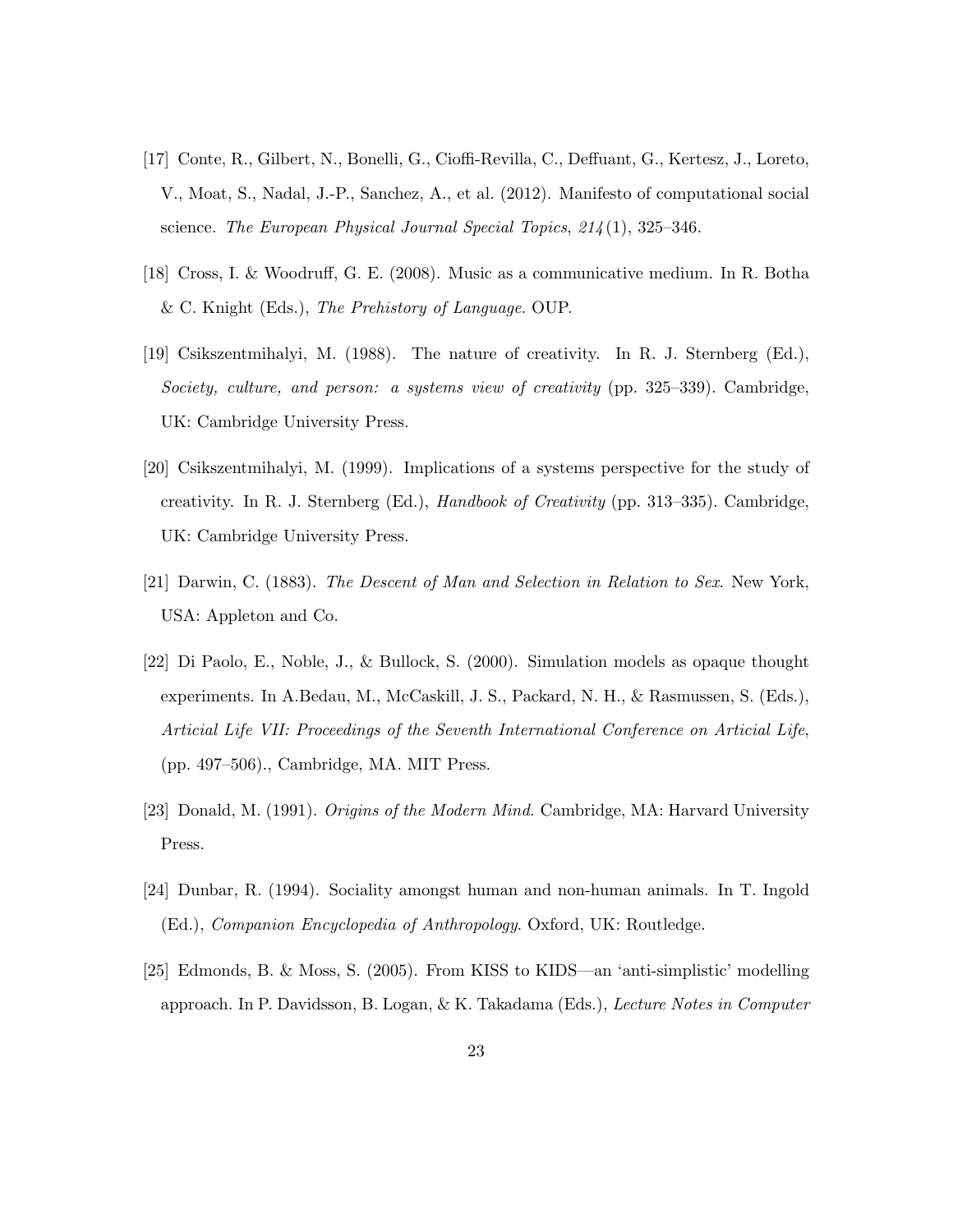Science, Multi-Agent and Multi-Agent-Based Simulation, volume 3415 (pp. 130–144). Springer.

- [26] Eigenfeldt, A. (2007). Drum circle: Intelligent agents in Max/MSP. In Proceedings of the International Computer Music Conference, (pp. 9–12)., Copenhagen.
- [27] Epstein, J. M. (1996). Growing artificial societies [electronic resource]: social science from the bottom up. Brookings Institution Press.
- [28] Feldman, D. H., Csikszentmihalyi, M., & Gardner, H. (1994). Changing the World: A Framework for the Study of Creativity. Westport, CT: Praeger Publishers.
- [29] Fisher, R. A. (1915). The evolution of sexual preference. Eugenics Review, 7, 184–192.
- [30] Gabora, L. (1995). Meme and variations: A computer model of cultural evolution. In L. Nadel & D. L. Stein (Eds.), 1993 Lectures in Complex Systems (pp. 471–486). Boston, MA: Addison Wesley.
- [31] Gabora, L. (2008). EVOC: A computer model of the evolution of culture. In Sloutsky, V., Love, B., & McRae, K. (Eds.), 30th Annual Meeting of the Cognitive Science Society, Washington, DC. Sheridan Publishing.
- [32] Gabora, L. & Di Paola, S. (2012). How did humans become so creative? a computational approach. In Maher, M. L., Hammond, K., Pease, A., Pérez y Pérez, R., Ventura, D., & Wiggins, G. (Eds.), Proceedings of the 3rd International Conference on Computational Creativity, (pp. 203–210)., Dublin.
- [33] Gardner, H. (1993). *Creating Minds*. New York, NY: Basic Books.
- [34] Gero, J. S. & Sosa, R. (2002). Creative design situations: Artificial creativity in communities of design agents. In Mohamed, A. R. (Ed.), CAADRIA 2002, Malaysia.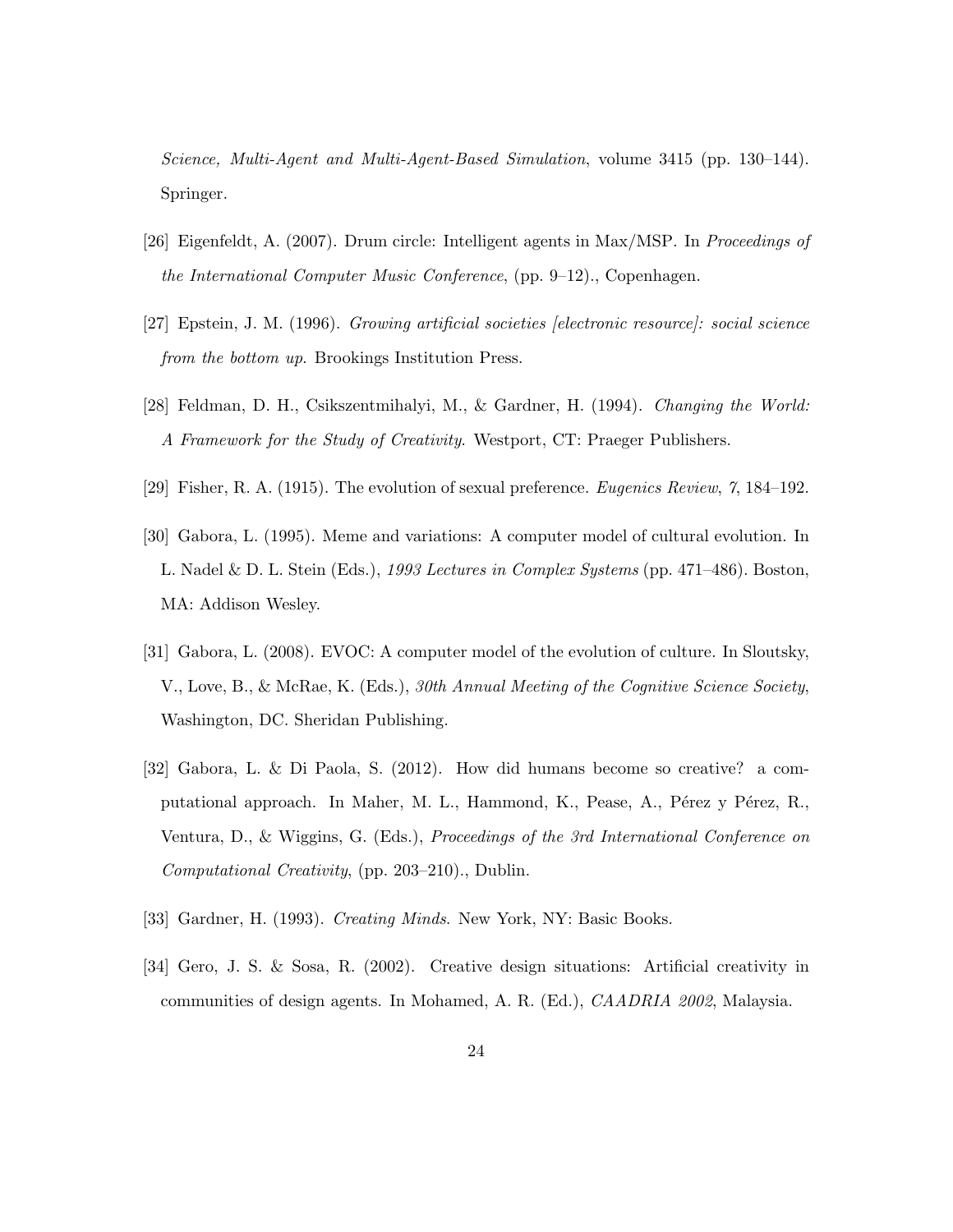- [35] Gruber, H. E. (1974). Darwin on Man. Chicago, IL: University of Chicago Press.
- [36] Hargreaves, D. J. (1986). The Developmental Psychology of Music. Cambridge, UK: Cambridge University Press.
- [37] Hatna, E. & Benenson, I. (2012). The schelling model of ethnic residential dynamics: Beyond the integrated - segregated dichotomy of patterns. Journal of Artificial Societies and Social Simulation,  $15(1)$ , 6.
- [38] Hinton, G. E. & Nowlan, S. J. (1987). How learning can guide evolution. Complex Systems, 1, 495–502.
- [39] Iba, T. (2009). An autopoietic systems theory for creativity. In Proceeding of the 2009 Conference on Collaborative Innovation Networks (COINS 2009).
- [40] Jordanous, A. (2011). Evaluating evaluation: Assessing progress in computational creativity research. In Ventura, D., Gervás, P., Harrell, D. F., Maher, M. L., Pease, A., & Wiggins, G. (Eds.), Proceedings of the Second International Conference on Computational Creativity, (pp. 102–107).
- [41] Kirby, S. (2001). Spontaneous evolution of linguistic structure—an iterated learning model of the emergence of regularity and irregularity. IEEE Transactions on Evolutionary Computation,  $5(2)$ , 102-110.
- [42] Kirby, S. & Hurford, J. (1997). The evolution of incremental learning: Language, development and critical periods. Edinburgh Occasional Papers in Linguistics,  $97(2)$ , 1–33.
- [43] Langton, C. (1996). Artificial life. In M. A. Boden (Ed.), The Philosophy of Artificial Life (pp. 39–94). Oxford, UK: Oxford University Press.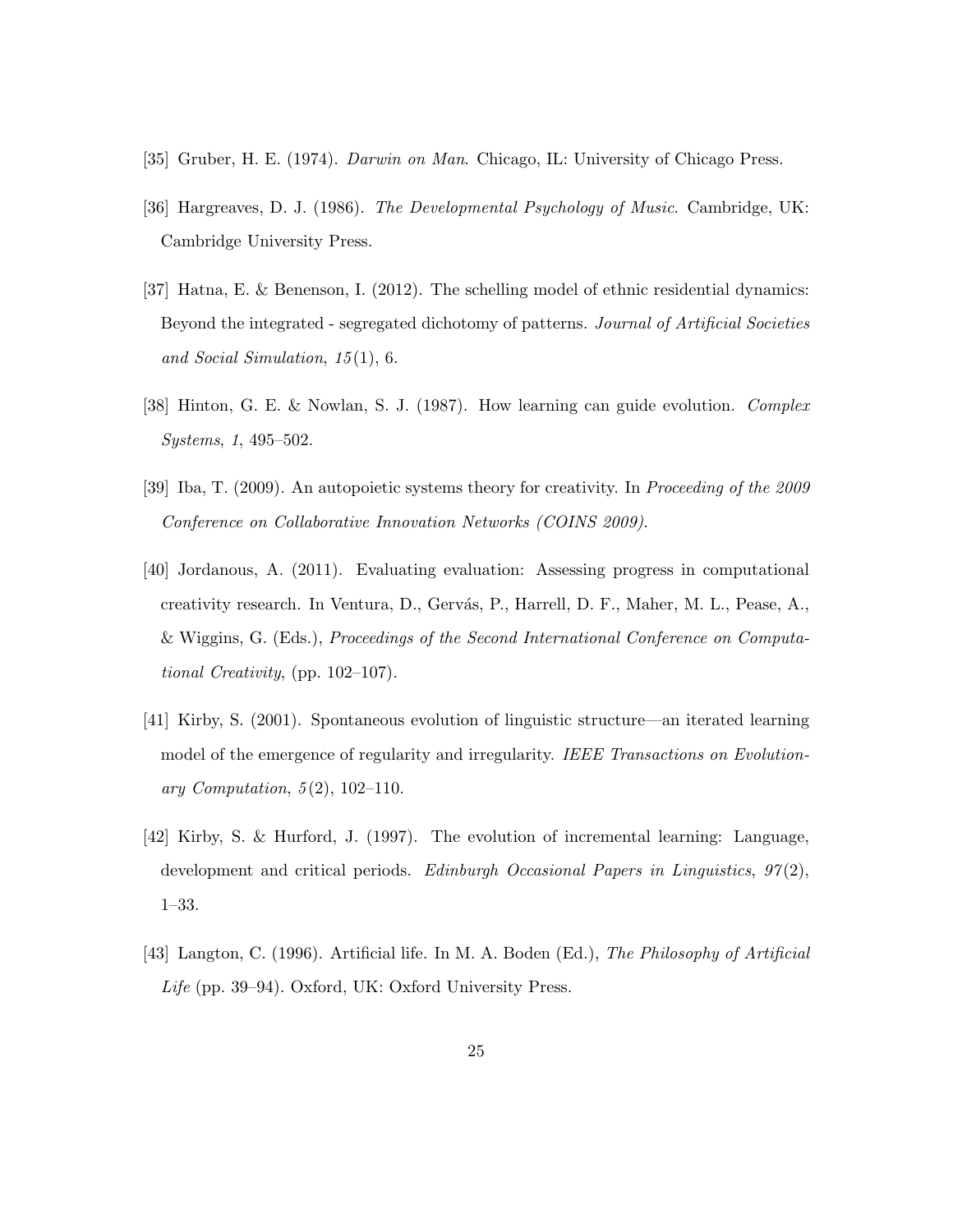- [44] Lewis, G. E. (1999). Interacting with latter-day musical automata. Contemporary Music Review, 18 (3), 99–112.
- [45] Lindqvist, G. (2003). Vygotsky's theory of creativity. Creativity Research Journal,  $15(2-3), 245-251.$
- [46] Luhmann, N. (2000). Art as a social system. Redwood City, CA: Stanford University Press.
- [47] MacCallum, R. M., Mauch, M., Burt, A., & Leroi, A. M. (2012). Evolution of music by public choice. Proceedings of the National Academy of Sciences, 109 (30), 12081–12086.
- [48] Maher, M. (2012). Computational and collective creativity: Who's being creative? In Maher, M. L., Hammond, K., Pease, A., Pérez y Pérez, R., Ventura, D., & Wiggins, G. (Eds.), Proceedings of the 3rd International Conference on Computational Creativity, (pp. 67–71).
- [49] Maher, M. L. (2010). Evaluating creativity in humans, computers, and collectively intelligent systems. In Christensen, B. T., Boztepe, S., & Kristensen, T. (Eds.), Proceedings of the 1st DESIRE Network Conference on Creativity and Innovation in Design, (pp. 22–28)., Aarhus, Denmark.
- [50] Martindale, C. (1990). The Clockwork Muse. New York, NY: Basic Books.
- [51] Martindale, C., Moore, K., & West, A. (1988). Relationship of preference judgements to typicality, novelty, and mere exposure. Empirical Studies of the Arts,  $6(1)$ .
- [52] McCarthy, J., Minsky, M. L., Rochester, N., & Shannon, C. E. (2006). A proposal for the dartmouth summer research project on artificial intelligence. AI Magazine,  $27(4)$ , 12–14. Original work published 1955.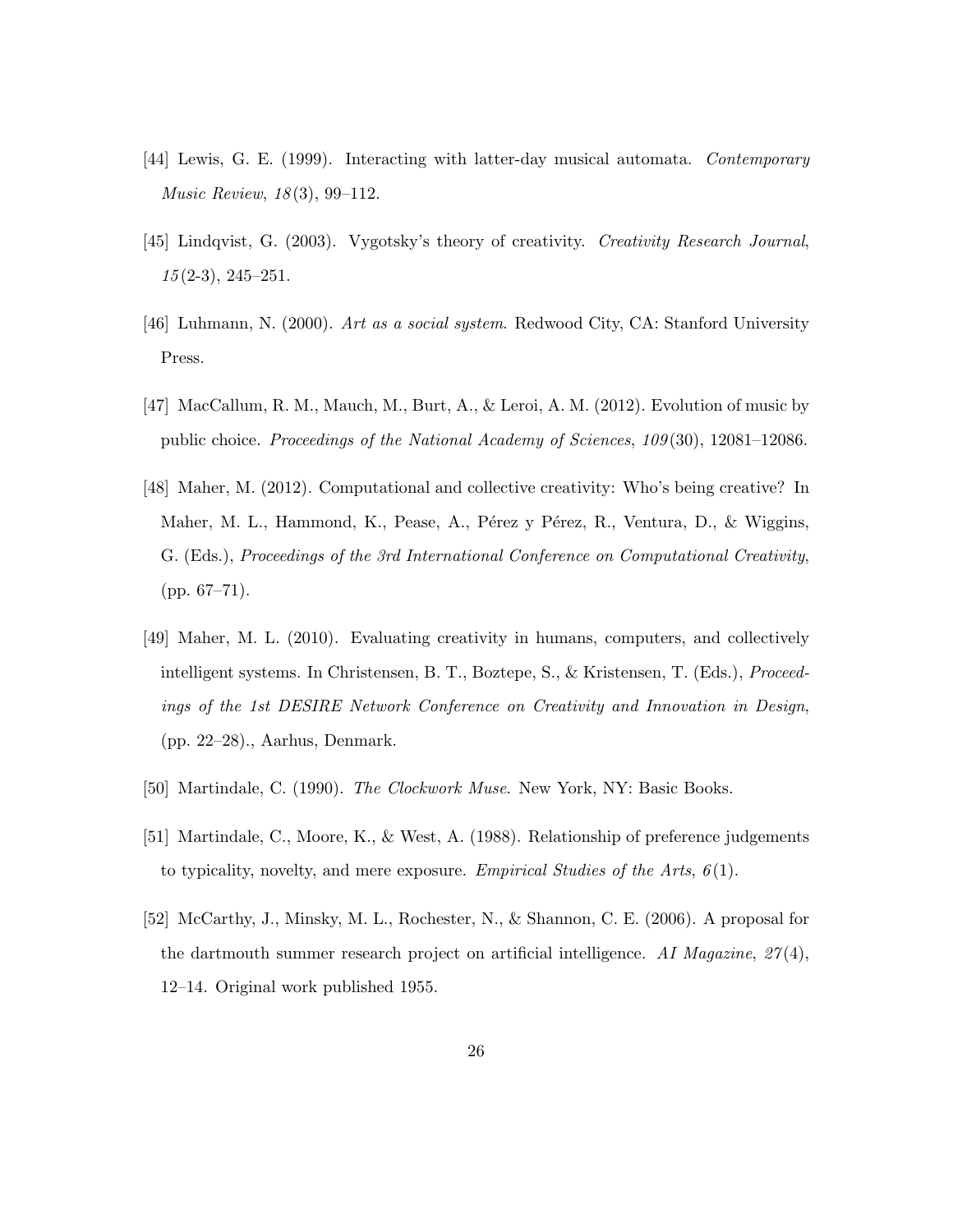- [53] McCorduck, P. (1990). AARON's Code: Meta-Art, Artificial Intelligence, and the Work of Harold Cohen. New York, NY: W. H. Freeman & Co.
- [54] McCormack, J. (2007). Artificial ecosystems for creative discovery. In Thierens, D. et al. (Eds.), Proceedings of the 2007 Genetic and Evolutionary Computation Conference, (pp. 301–307). ACM, New York.
- [55] McCormack, J. & Bown, O. (2009). Life's what you make: Niche construction and evolutionary art. In Applications of Evolutionary Computing: EvoWorkshops 2009.
- [56] McCormack, J. & Dorin, A. (2001). Art, emergence and the computational sublime. In Second Iteration: A conference on generative systems in the electronic arts, CEMA, Melbourne, Australia, (pp. 67–81).
- [57] Miller, G. (2000). Evolution of human music through sexual selection. In N. L. Wallin, B. Merker, & S. Brown (Eds.), The Origins of Music. Cambridge, MA, USA: MIT Press.
- [58] Miranda, E. R., Kirby, S., & Todd, P. M. (2003). On computational models of the evolution of music: From the origins of musical taste to the emergence of grammars. Contemporary Music Review, 22 (3), 91–111.
- [59] Olson, E. (1997). The ontological basis of strong artificial life. Artificial Life,  $3(1)$ , 29–39.
- [60] Pease, A. & Simon, C. (2011). Computational creativity theory: Inspirations behind the face and idea models. In Ventura, D., Gervás, P., Harrell, D. F., Maher, M. L., Pease, A., & Wiggins, G. (Eds.), Proceedings of the Second International Conference on Computational Creativity.
- [61] Ray, T. S. (1991). An approach to the synthesis of life. In C. G. Langton, C. Taylor,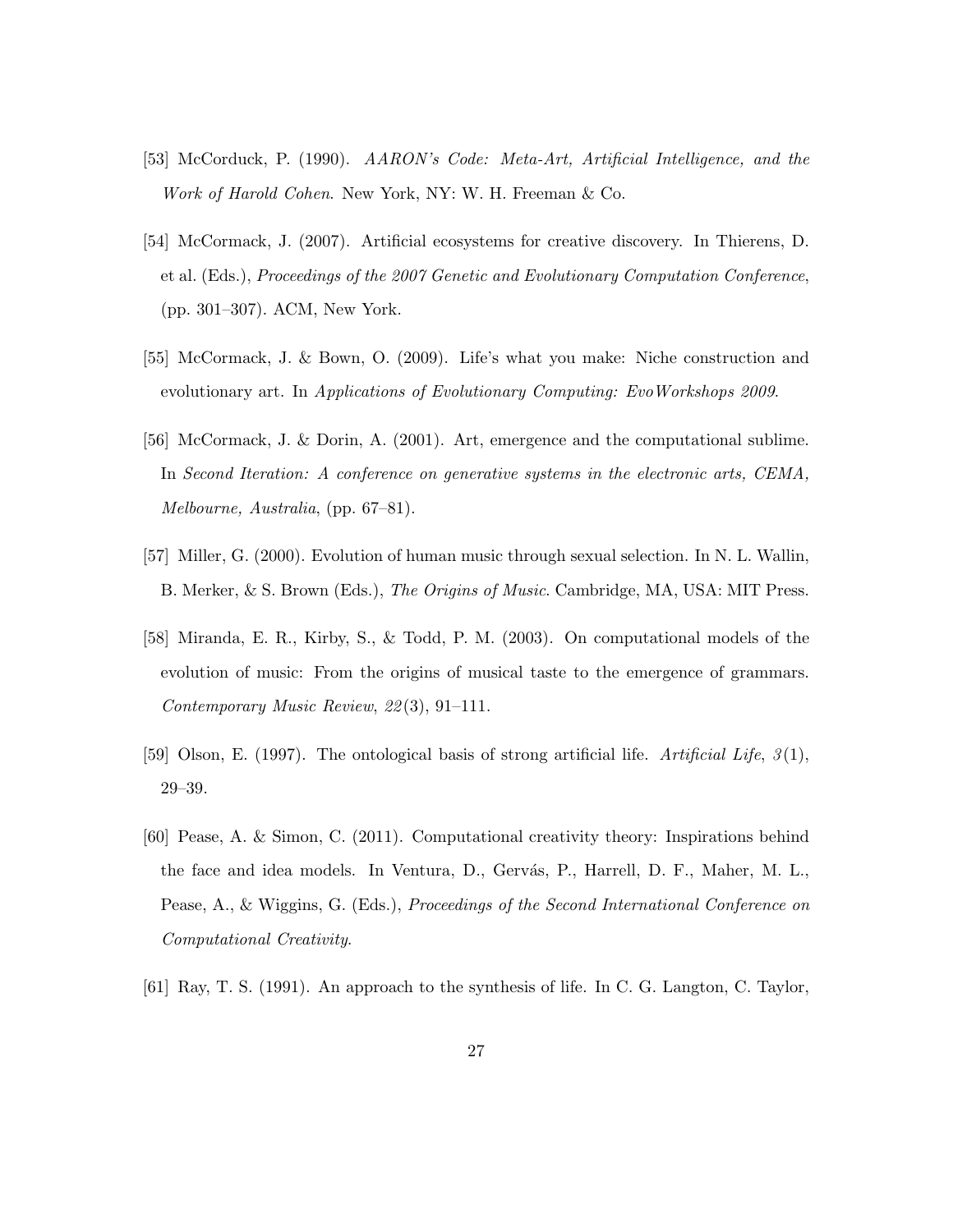J. D. Farmer, & S. Rasmussen (Eds.), Artificial Life II, volume XI of Santa Fe Institute Studies in the Sciences of Complexity (pp. 371–408). Redwood City, CA: Addison-Wesley.

- [62] Ritchie, G. (2001). Assessing creativity. In Wiggins, G. A. (Ed.), Proceedings of the AISB Symposium on AI and Creativity in Arts and Science, (pp. 3–11)., York, UK.
- [63] Romero, J. & Machado, P. (Eds.). (2008). The Art of Artificial Evolution: A Handbook on Evolutionary Art and Music. Springer-Verlag: Heidelberg, Germany.
- [64] Saunders, R. (2001). Curious Design Agents and Artificial Creativity. PhD thesis, Faculty of Architecture, The University of Sydney.
- [65] Saunders, R. & Gero, J. S. (2001). Artificial creativity: A synthetic approach to the study of creative behaviour. In Gero, J. S. (Ed.), *Computational and Cognitive Models* of Creative Design V, (pp. 113–139)., Sydney, Australia. University of Sydney.
- [66] Saunders, R. & Gero, J. S. (2002). How to study artificial creativity. In Proceedings of Creativity and Cognition 4, Loughborough, UK.
- [67] Saunders, R. & Grace, K. (2008). Towards a computational model of creative cultures. In AAAI Spring Symposium on Creative Intelligent Systems, Stanford University.
- [68] Schelling, T. C. (1969). Models of segregation. The American Economic Review,  $59(2)$ , 488-493.
- [69] Simon, H. A. (1955). A behavioral model of rational choice. The Quarterly Journal of Economics,  $69(1)$ , 99–118.
- [70] Simonton, D. K. (1984). Genius, Creativity, and Leadership: Historiometric Inquiries. Cambridge, MA: Harvard University Press.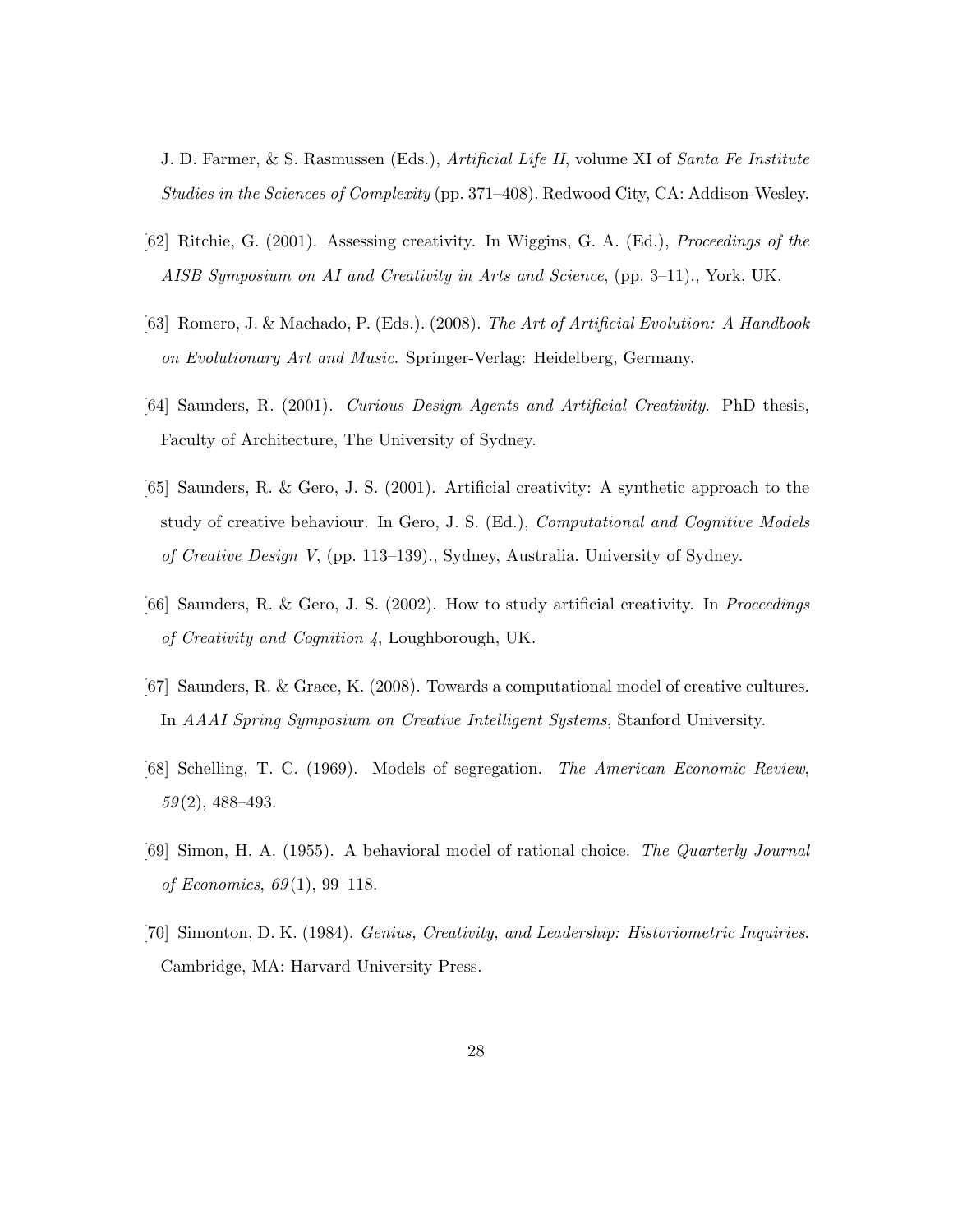- [71] Sims, K. (1994). Evolving virtual creatures. In Proceedings of the 21st annual conference on Computer graphics and interactive techniques, (pp. 15–22). ACM.
- [72] Standish, R. K. (2003). Open-ended artificial evolution. International Journal of Computational Intelligence and Applications, 3(02), 167-175.
- [73] Steels, L. (1995). A self-organizing spatial vocabulary. Artificial Life, 2 (3), 319–332.
- [74] Steels, L. (2003). The evolution of communication systems by adaptive agents. In Alonso, E., Kudenko, D., & Kazakov, D. (Eds.), Adaptive Agents and Multi-Agent Systems: Adaptation and Multi-Agent Learning. LNAI 2636, (pp. 125–140)., Berlin. Springer Verlag.
- [75] Tardif, T. Z. & Sternberg, R. J. (1988). What do we know about creativity? In R. J. Sternberg (Ed.), The Nature of Creativity (pp. 429—440). Cambridge, UK.: Cambridge University Press.
- [76] Tresset, P. & Leymarie, F. F. (2005). Generative portrait sketching. In Proceedings of Virtual Systems and MultiMedia (VSMM), (pp. 739–748).
- [77] Veale, T. (2013). Creativity as a web service: A vision of human and computer creativity in the web era. In AAAI Spring Symposium: Creativity and (Early) Cognitive Development 2013.
- [78] Vygotsky, L. S. (1971). The psychology of art. Cambridge, MA: MIT Press. Original work published 1930.
- [79] Wallin, N. L., Merker, B., & Brown, S. (Eds.). (2000). The Origins of Music. Cambridge, MA: MIT Press.